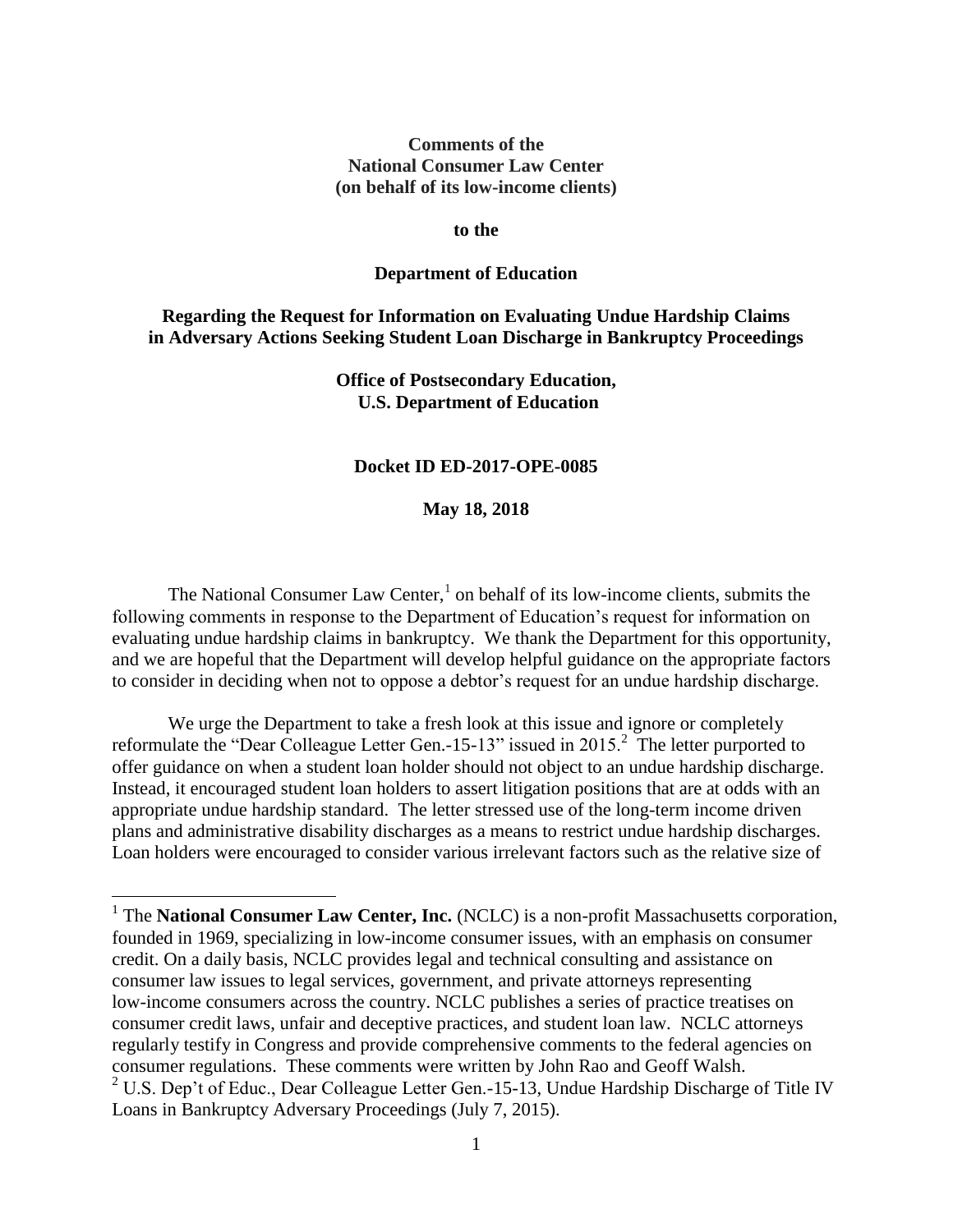student loan debt as compared to the debtor's other obligations and whether the debtor reaffirmed any debts. The Department encouraged loan holders to oppose consideration of the debtor's age as a factor that would favor the finding of undue hardship. Rather than provide helpful guidance on factors that favor settlement, the Department's letter simply listed the litigation strategies the Department endorsed as means to oppose undue hardship discharges in bankruptcy.

The Department's 2015 guidance letter also failed to address the overly aggressive litigation tactics that have been used in undue hardship cases, which have imposed far greater barriers to justice on debtors than those facing litigants in other civil litigation. While data on undue hardship cases is scarce, one study has shown that student loan creditors are far less likely to resolve litigation through settlement than other civil litigants.<sup>3</sup> This study reveals that only 36 percent of the debtors' cases in the study were settled or had other pre-trial dispositions. Generally about 97 percent of all cases in state and federal courts are resolved by means other than by trial. $4$ 

A far greater percentage of debtors are forced to go to trial to get a verdict in their undue hardship cases as compared to other civil litigation. These are debtors who are far less likely to afford the expense of a multi-day trial than other civil litigants. Almost 20 percent of the debtors in the study obtained a trial verdict. Statistics compiled by the Administrative Office of the U.S. Courts show that of the federal court civil cases concluded in the period when the study was conducted (FY 2011), only 1.1 percent were concluded by a trial verdict.<sup>5</sup>

In issuing new guidance on undue hardship, we urge the Department to consider the following matters.

## **1. The Department's consideration of the debtor's present financial circumstances should be done without costly and unnecessary pre-trial discovery.**

Consideration of the debtor's present financial circumstances is at the core of the undue hardship standard. Under either the *Brunner* or totality of circumstances test, the debtor's current income and expenses are reviewed to determine if the debtor has an ability to repay the student loans and at the same time meet necessary living expenses. In the vast majority of cases decided by bankruptcy courts, the debtor is able to satisfy this first prong of the *Brunner* test. However, this comes only after costly and unnecessary litigation, including extensive pre-trial discovery about the debtor's expenses, because the Department and the Educational Credit Management Corporation (ECMC) refuse to stipulate to the obvious.<sup>6</sup>

<sup>&</sup>lt;sup>3</sup> Iuliano, Jason, "An Empirical Assessment of Student Loan Discharges and the Undue Hardship Standard," 86 American Bankruptcy Law Journal 495 (2012).

 $4$  Court Review: The Journal of the American Judges Association Volume 42, Issue 3-4 - A Profile of Settlement, Dec. 1 2006.

 $<sup>5</sup>$  Table C-4, Annual Report of the Director: Judicial Business of the United States Courts.</sup>

<sup>6</sup> As an example of the extensive discovery requested by the Department, *see In re* Dorsey, 2015 WL 4873123 (Bankr. E.D. La. Aug. 13, 2015).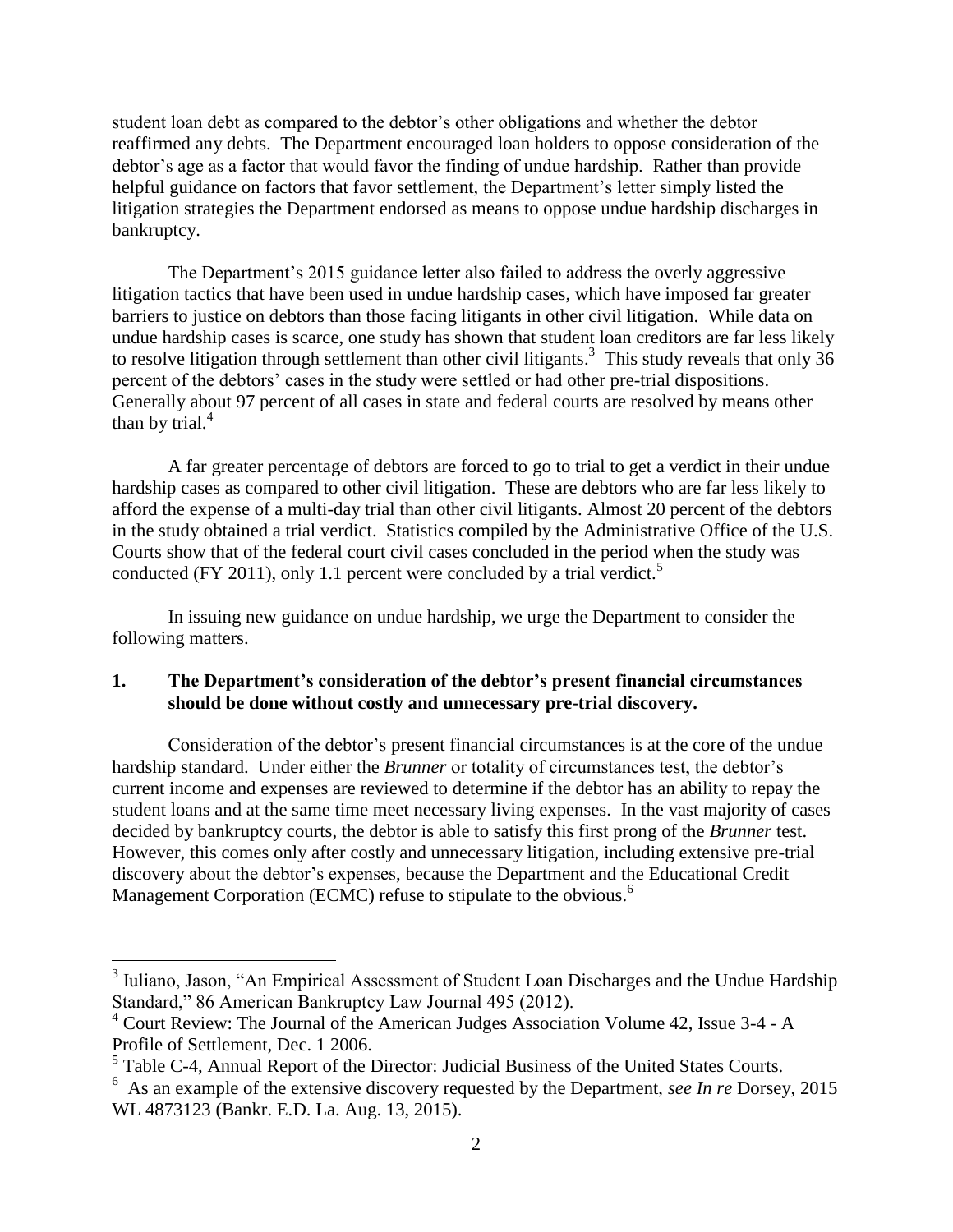Far more troubling is that it has become common practice for the Department and ECMC to argue in court cases that certain "discretionary" or "non-essential" expenses, such as restaurant meals, cable television, Internet access, or casual alcohol consumption, are avoidable and could free up income to pay the student loan debt. Certain individual expenses are highlighted without consideration of the debtor's overall budget or attempts to reduce expenses, in order to portray the debtor as irresponsible. This is done even in cases in which the debtor's income may be below the poverty level.

The story of Karen Lynn Schaffer, as reported in a New York Times article, is an example that is unfortunately not unique.<sup>7</sup> Ms. Schaffer, age 54, took out a student loan for her son to attend college at a time when her husband was employed. Her husband later could not work due to severe medical problems from hepatitis C, diabetes and liver cancer. Ms. Schaffer took a number of steps to reduce expenses. She also became employed in a full-time job in a security position, waking up at 4:00am every morning to care for her husband before leaving for work. ECMC argued that Ms. Schaffer was spending too much on food by eating at restaurants. This turned out to be the \$12 she was spending at McDonald's, where Ms. Schaffer and her husband normally split a "value meal." Ms. Schaffer said: "I was taking care of Ron and working a full-time job, so lots of times I didn't have time to fix dinner, or I was just too darn tired."

Many courts have appropriately responded to these arguments by refusing to view "discretionary" expenses in isolation, particularly where excluding them would not bring the debtor even close to being able to make payments due on the student loans.<sup>8</sup> Other courts have found that these expenses to be appropriate when in modest amounts, as they may be the debtor's only form of recreation.<sup>9</sup>

It is appropriate for the Department to consider whether the debtor's expenses are commensurate with a reasonable, not extraordinary, standard of living. However, the focus should be on whether the debtor can pay for basic necessities. Rather than becoming mired in

 $7$  Natalie Kitroeff, "Loan Monitor Is Accused of Ruthless Tactics on Student Debt," New York Times, Jan. 1, 2014.

<sup>8</sup> *See, e.g.*, *In re* Gubrath, 526 B.R. 863, 869-70 (D. Colo. 2014); *In re* Carnduff, 367 B.R. 120, 128 (B.A.P. 9th Cir. 2007) ("Even with every adjustment in the Government's favor there would be only a few hundred dollars left over every month after deducting Debtors' current expenses from their current income"); *In re* Zook, 2009 WL 512436, at \*9 (Bankr. D.D.C. Feb. 27, 2009) ("The *Brunner* test ought not be turned in that fashion into a game of 'gotcha' based on viewing certain expenditures in isolation, wearing blinders that disregard the debtor's needs in a global fashion.").

<sup>&</sup>lt;sup>9</sup> In re Nightingale, 543 B.R. 538, 546 (Bankr. M.D.N.C. 2016) (where internet and cable were included in an overall meager budget, "it is reasonable for the Plaintiff, who is mostly homebound due to lack of transportation and illness, to have some mode of communicating and accessing the internet at home"); *In re* McLaney, 375 B.R. 666, 674 (M.D. Ala. 2007)("[e]ven under the minimal standard of living test, people must have the ability to pay for some small diversion or source of recreation, even if it is just watching television or keeping a pet").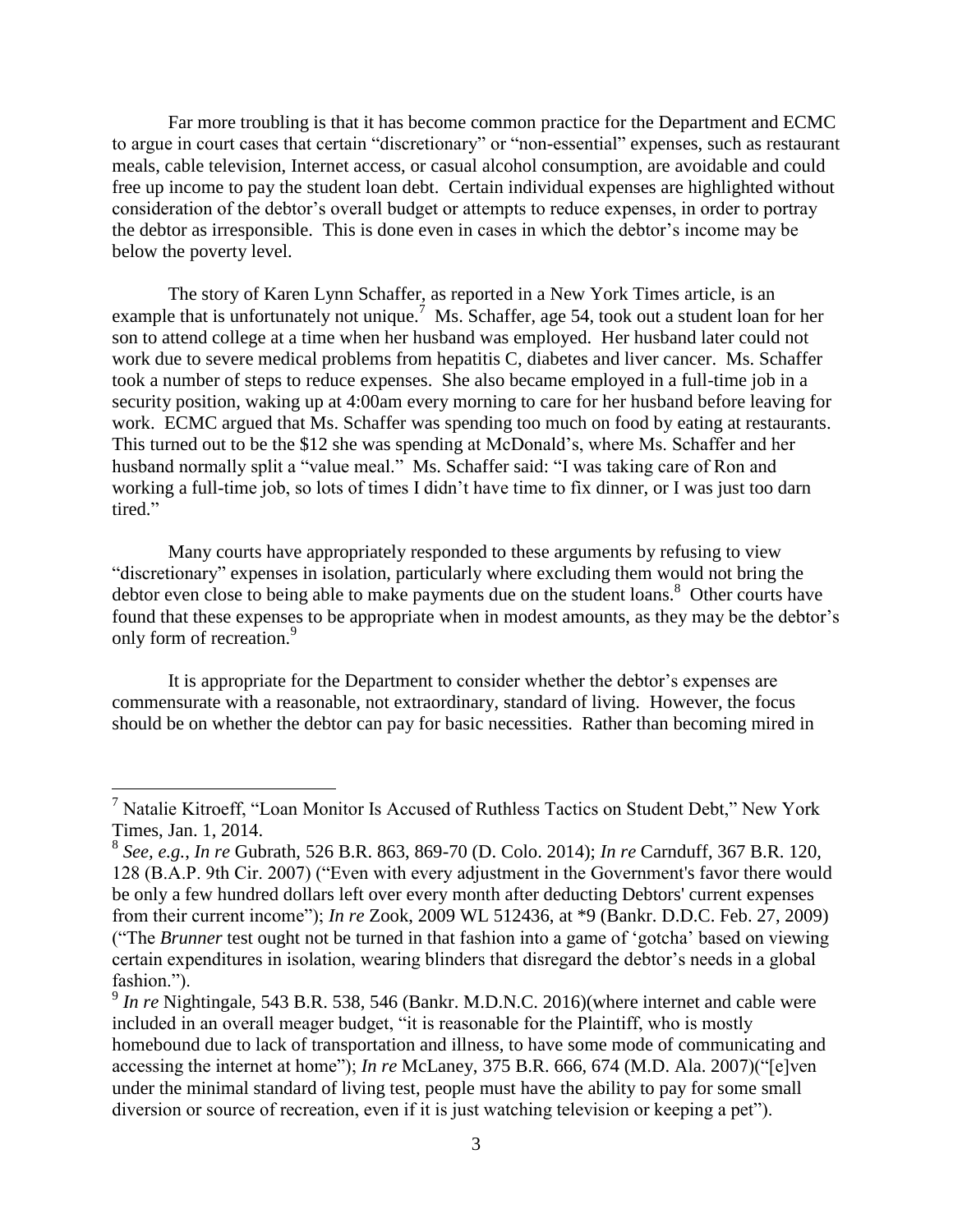arguments over whether a particular expense is excessive in relation to various shifting standards, a better approach is to focus on certain basic needs of the debtor's family.

The bankruptcy court's analysis in *In re Ivory*<sup>10</sup> serves as a useful example of this approach. The court listed what it considered to be the elements of a minimal standard of living. These include decent shelter and utilities, communication services, food and personal hygiene products, vehicles (maintained, insured, and registered), health insurance or the ability to pay for medical and dental expenses when they arise, some small amount of life insurance, and some funds for recreation.

When a borrower's monthly income falls hundreds of dollars below the level at which the debtor could afford to pay for these necessities, the Department and ECMC should not expend litigation resources conducting discovery and presenting arguments over much smaller expenditures for items such as cable television and Internet access. The basic purpose of this inquiry is to ensure that, after debtors have first provided for their basic needs, they do not allocate discretionary income to the detriment of the student loan creditor.

In the vast majority of cases, this inquiry can be satisfied by simply reviewing the income and expense schedules filed by the debtor in the bankruptcy case. These schedules include Official Forms B106I (Schedule I), B106J (Schedule J), B122A-1 or B122C-1)(Statement of Current Monthly Income) filed by all debtors, and B122A-2 (Chapter 7 Means Test Calculation) and B122C-2 (Chapter 13 Calculation of Your Disposable Income) filed by above-median income debtors. These schedules filed with the bankruptcy court include detailed information about the debtor's financial situation and are executed by the debtor under oath. If these schedules show that the debtor has no disposable income to repay the student loans, the loan holder should stipulate that a hardship exists under the *Brunner* first prong.

We urge the Department to include these specific recommendations in any revised guidance:

- Attorneys representing the Department, ECMC, and other loan holders should treat Schedules I and J and the other financial disclosures filed in the debtor's bankruptcy case as sufficient probative evidence of the debtor's income and expenses for purposes of determining whether the debtor is maintaining a minimal standard of living under the first prong of the *Brunner* test and any similar inquiry under the totality test. No pre-trial discovery should be conducted about these matters. The only exception should be if the loan holder has substantial, credible evidence that the information contained in the documents is not accurate or no longer current. If the loan holder believes the information is no longer current, discovery should be limited to inquiries about changed circumstances.
- If the debtor's household income is below the median family income for the state in which the bankruptcy case is filed (which can be easily determined by reviewing Official Forms B122A-1 or B122C-1 filed by the debtor), and the debtor's Schedules

 $\overline{a}$ <sup>10</sup> 269 B.R. 890, 899 (Bankr. N.D. Ala. 2001).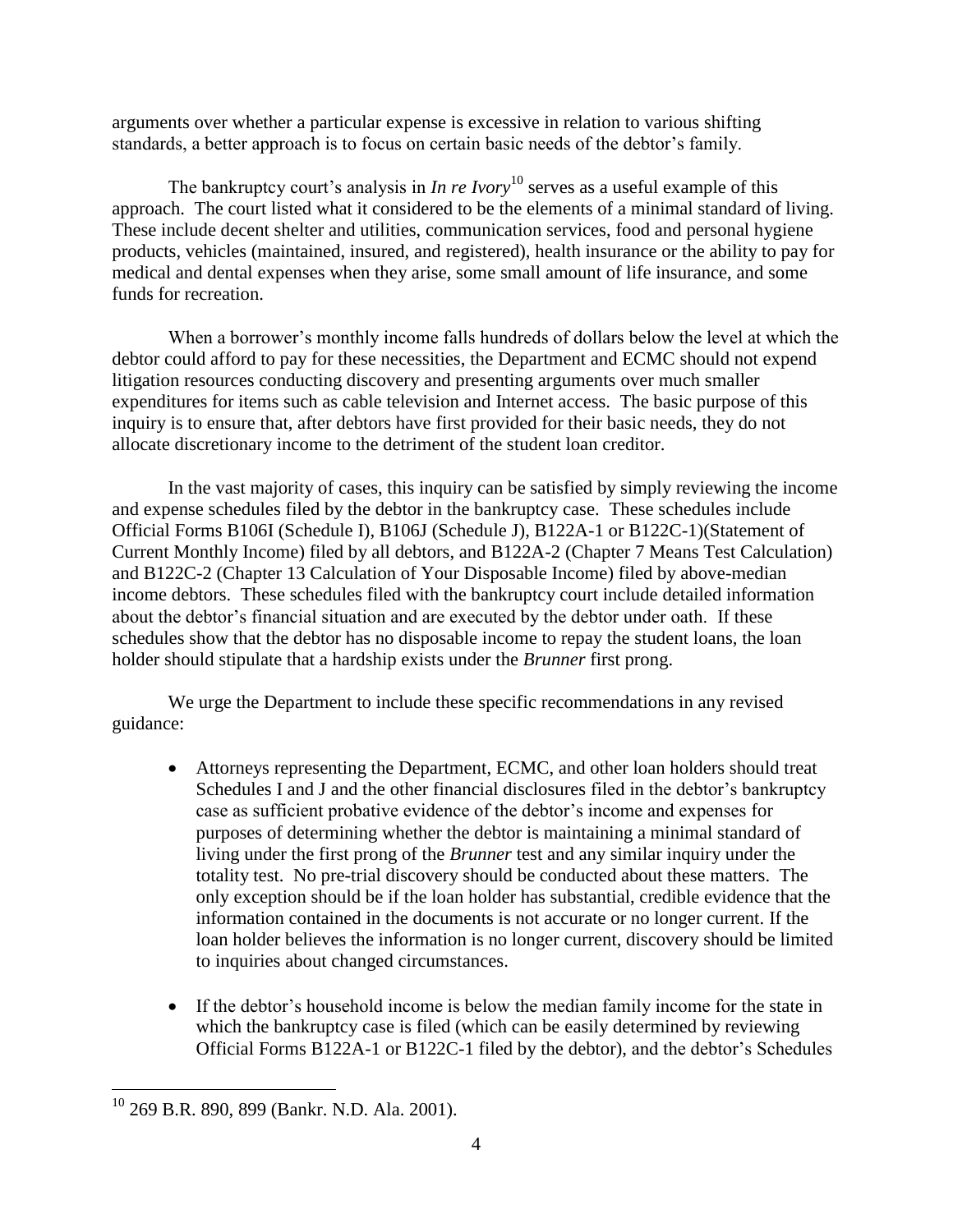I and J show that the debtor has no disposable income, the loan holder should stipulate that the debtor is maintaining a minimal standard of living under the first prong of the *Brunner* test and any similar inquiry under the totality test. This stipulation should be included in any statement of agreed facts or other elements of a pre-trial statement or order filed with the bankruptcy court.

#### **2. A zero or nominal dollar payment requirement under an income-driven repayment plan should not preclude the debtor from obtaining an undue hardship discharge.**

Another consideration under the first prong of the *Brunner* test is the role of incomedriven repayment (IDR) plans. While we also address IDRs below in the context of good faith (*Brunner* third prong), we urge the Department to reconsider its position on IDRs with respect to repayment ability.

In the 2015 Guidance, the Department stated: "if the monthly repayment under any available income-driven plan is within the debtor's means, the ability to prove undue hardship should be correspondingly more difficult, though not impossible."<sup>11</sup> However, the Department has adopted an even more restrictive position in litigation by routinely arguing that anyone with a \$0 per month IDR payment should be categorically deprived of a bankruptcy discharge, contending that all debtors can afford a \$0 payment. For example, the Department has argued in recent cases that the debtor cannot satisfy the first prong of the *Brunner* test if the debtor would have a \$0 per month IDR payment.<sup>12</sup> This effectively ends the hardship analysis for the borrower because failing any single step in the *Brunner* test results in denial of the hardship discharge.

We urge the Department to reconsider its evaluation of the role of IDRs in undue hardship litigation for the following reasons.

## **a. The Department's position on zero or nominal dollar IDR payments does not benefit the Federal government and taxpayers.**

The Department and ECMC often oppose a bankruptcy discharge for a debtor who could make minimal IDR payments even when there is no likelihood that the debtor's financial situation will improve or that there will be any meaningful repayment of the student loans. Even when faced with clear evidence that the debtor's situation is not likely to change, the Department's position has been that the debtor should wait twenty or twenty-five years in the future to obtain loan forgiveness rather than a present bankruptcy discharge. This position is fiscally irresponsible as it fails to consider the administrative costs to the Federal government and ultimately taxpayers in keeping the debtor on an IDR plan when there is no anticipated loan repayment.

 $11$  Dear Colleague Letter Gen.-15-13, p. 6.

<sup>12</sup> *In re* West, 2018 WL 846539 (Bankr. W.D. Tenn. Feb. 6, 2018); *In re* Coplin, 2017 WL 6061580, at \*8 (Bankr. W.D. Wash. Dec. 6, 2017) (Defendants ECMC and DOE argue that the debtor "cannot pass the first *Brunner* prong because the loans impose no payment obligation whatsoever" as a result of the debtor's eligibility for an IDR plan).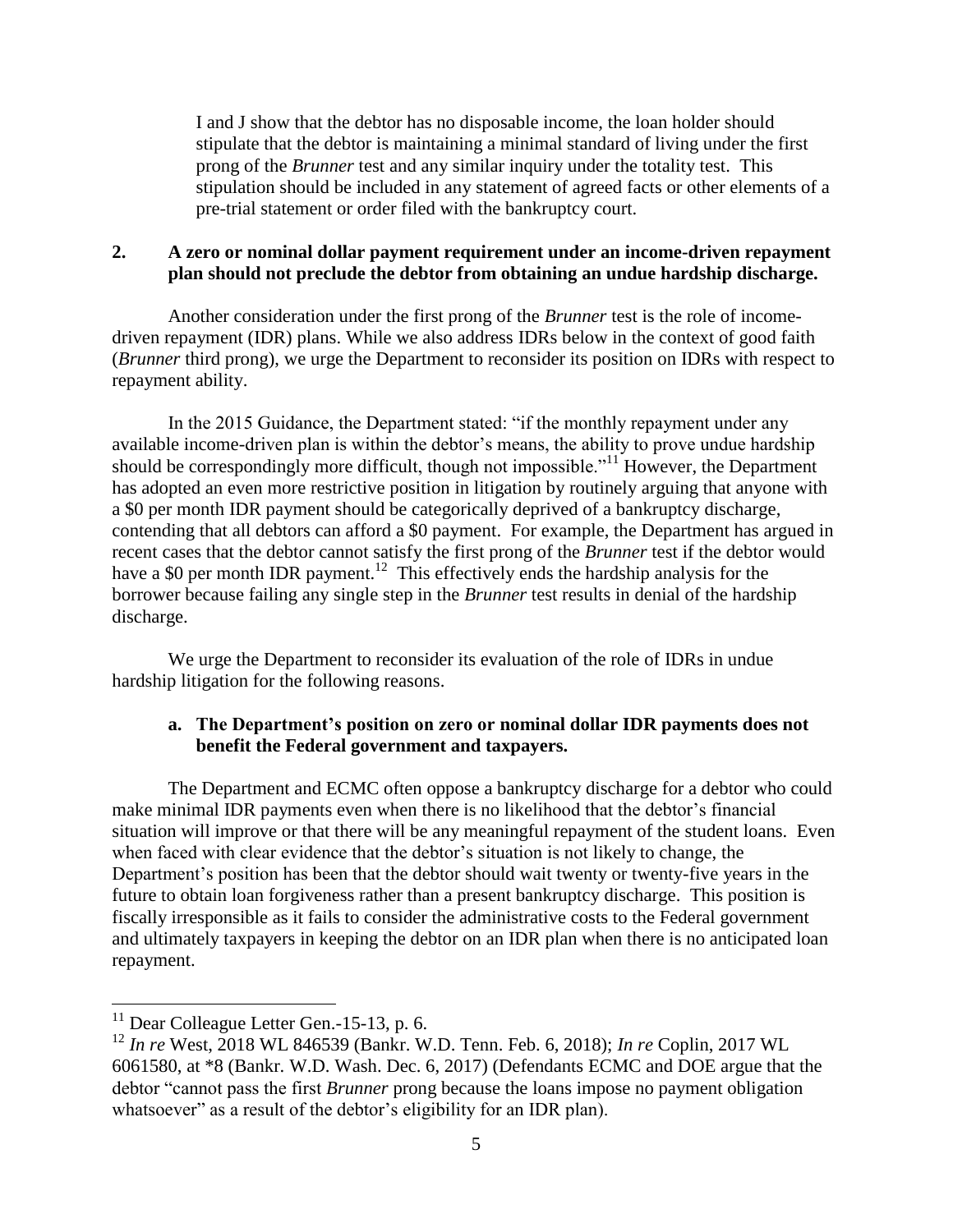This is illustrated by the Department's actions in *In re West*. 13 The debtor is 60 years old and unemployed. He lives rent-free in his aunt's home and his only income is \$194 per month in Supplemental Nutrition Assistance Program ("SNAP") benefits. The bankruptcy court found the debtor's testimony to be credible that his criminal background, combined with his age and race, have made it impossible for him to find work. Despite this bleak future, the Department argued that the debtor should not receive a bankruptcy discharge and instead should enroll in an IDR with a \$0 payment.

Simply put, the Department's policy amounts to throwing good money after bad. The fact that the debtor's IDR payment is \$0 or some minimal dollar amount is confirmation that the debt is not recoverable. Efforts to keep the debtor on an IDR for twenty or twenty-five years, including the administrative costs of annual recertifications and collection costs if the debtor redefaults, impose a real cost on the student loan system and taxpayers that is not offset by future recoveries. Neither the government nor the debtor benefits from this outcome.

Moreover, the whole purpose of making student loans nondischargeable in bankruptcy is to protect the financial integrity of the student loan program by ensuring that student loans are repaid. Denying a debtor such as Mr. West a bankruptcy discharge and forcing him to stay on a \$0 payment IDR until he is age 85 does not further this purpose. Far worse, it imposes additional non-recoverable costs on the student loan system.

The Office of Inspector General recently found that the Department should provide more detailed cost information about IDR plans and loan forgiveness programs.<sup>14</sup> In discussing the program costs, the report noted that decision makers and others "may not be aware of the risk that . . . the Federal government and taxpayers may lend more money overall than is repaid from borrowers."<sup>15</sup> This docket provides an opportunity for the Department to follow the OIG recommendation and quantify the net administrative and servicing costs related to a borrower who is making nominal IDR payments. We urge the Department to use this information to engage in a rigorous cost-benefit analysis of its current position to oppose undue hardship discharges for cases in which there is no reasonable prospect that the debtor's nominal IDR payment obligation will change or provide any significant loan repayment.

### **b. Congress did not intend for income-driven repayment plans to be a substitute for a bankruptcy discharge.**

Both *Brunner* and the totality test require that a court evaluate the debtor's hardship based on the payment obligations under the student loans. In determining the monthly payment amount for the undue hardship assessment, the appropriate place to begin is with Congress's

<sup>14</sup> Final Audit Report, "The Department's Communication Regarding the Costs of Income-Driven Repayment Plans and Loan Forgiveness Programs," Control Number ED-OIG/A09Q0003, January 31, 2018.

<sup>13</sup> *In re* West, 2018 WL 846539 (Bankr. W.D. Tenn. Feb. 6, 2018). The Department has appealed the decision in this case granting a discharge to the debtor.

<sup>15</sup> *Id*. at p. 1.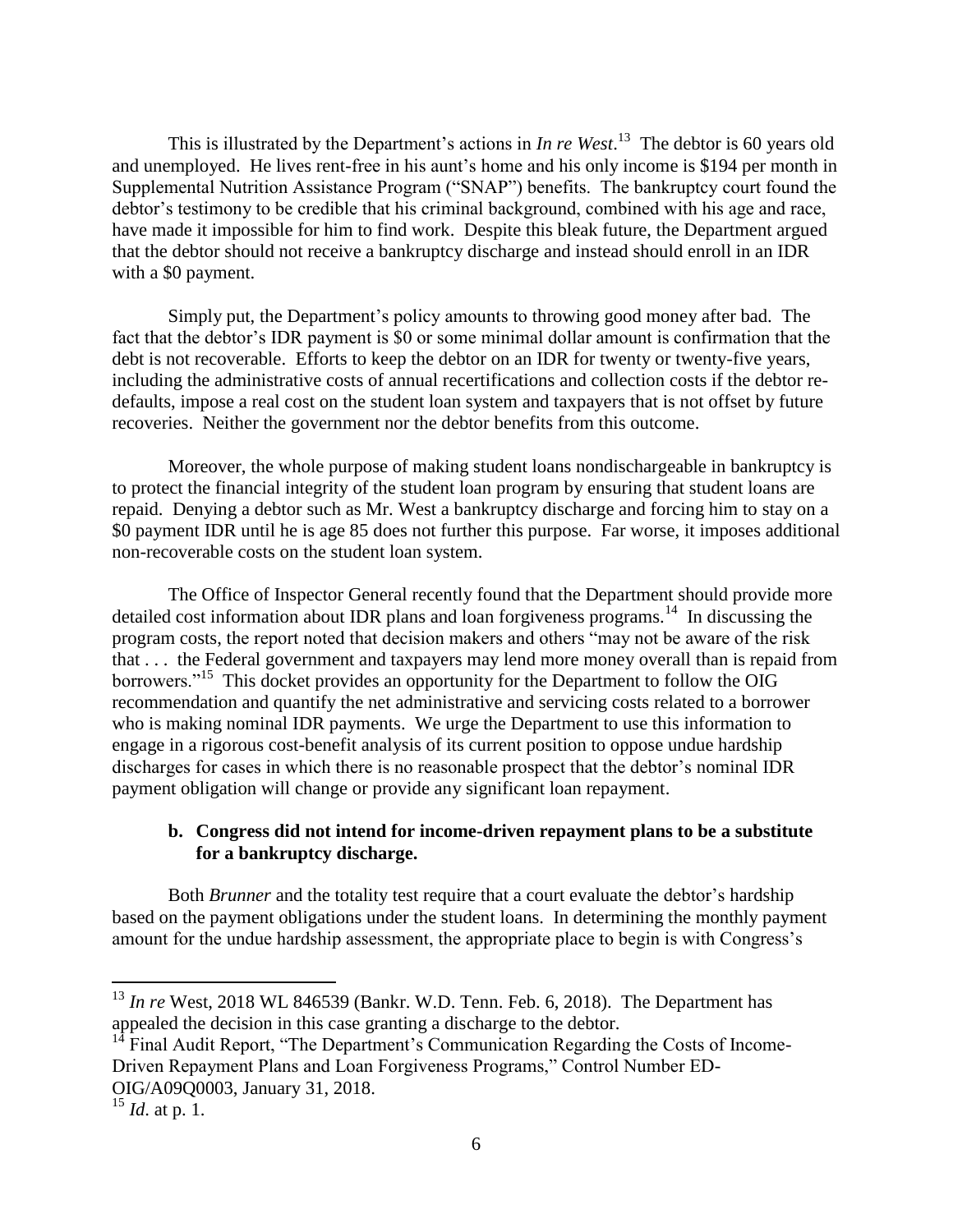enactment of the operative Code provision in 1978. There were no income-driven payment programs in 1978. Congress could not have intended that courts evaluate undue hardship using payment figures derived from programs that did not exist at the time. Given the clear, absolute five-year discharge option that existed in  $1978$ ,<sup>16</sup> any type of long-term repayment program running for twenty-five years would have been irrelevant to the undue hardship determination as envisioned by Congress at the time. Congress has not revisited the undue hardship standard since 1978.

The first IDR program, the Income Contingent Repayment Plan, was developed in 1993. After Congress removed the time-based automatic bankruptcy discharge option in 1998, the undue hardship standard was left as the only bankruptcy discharge option.<sup>17</sup> The legislative history indicates that in 1998 Congress was aware that the long-term payment plans and other options could serve as fallbacks for borrowers who did not qualify for an undue hardship discharge.<sup>18</sup> However, Congress did not repeal the bankruptcy hardship provision. As the Sixth Circuit Court of Appeals has noted: "Had Congress intended participation in the ICRP implemented in 1994—to effectively repeal discharge under § 523(a)(8), it could have done  $\overline{50}$ , 19

Indeed, Congress expressly stated that it did not intend that the Department's payment alternatives should displace or in any way change the undue hardship discharge available under the Code. According to the relevant 1998 Conference Report addressing the elimination of the time-based automatic discharge, "[t]he conferees note that this change does not affect the current provisions allowing any student borrower to discharge a student loan during bankruptcy if they can prove undue economic hardship."<sup>20</sup>

Finally, among the substantial revisions to the Code made in 2005, Congress added section 523(a)(8)(b) to extend the nondischargeability exception to cover private student loans. Here again, Congress did not alter the 1978 language related to the discharge for undue hardship. By this time, the income driven plans had been available for more than a decade.

Hardship should therefore be evaluated in terms of the impact upon the debtor of having to make payments due under the original note terms based on a fully amortizing payment schedule. This is consistent with the 1973 Report of the Commission on the Bankruptcy Laws of the United States, which as discussed more fully below was relied upon by Congress in adopting

 $16$  Amendments in 1990 extended the waiting period for an unconditional discharge from five to seven years. *See* Federal Debt Collection Procedures Act of 1990, Pub.L. No. 101–647, § 3621(2), 104 Stat. 4933.

<sup>&</sup>lt;sup>17</sup> In 1998, Congress eliminated the then-applicable seven year waiting period option for dischargeability. *See* Higher Education Amendments of 1998, Pub. L. No. 105-244, 112 Stat. 1837 (1998).

<sup>&</sup>lt;sup>18</sup> Higher Education Amendments of 1998, Conference Report 105-750 (Sept. 25, 1998); 1998 U.S. Code Cong. & Admin. News 404.

<sup>19</sup> Barrett v. Educ. Credit Mgmt. Corp. (*In re* Barrett), 487 F.3d 353, 364 (6th Cir. 2007).

<sup>&</sup>lt;sup>20</sup> Higher Education Amendments of 1998, Conference Report 105-750 (Sept. 25, 1998); 1998 U.S. Code Cong. & Admin. News 404.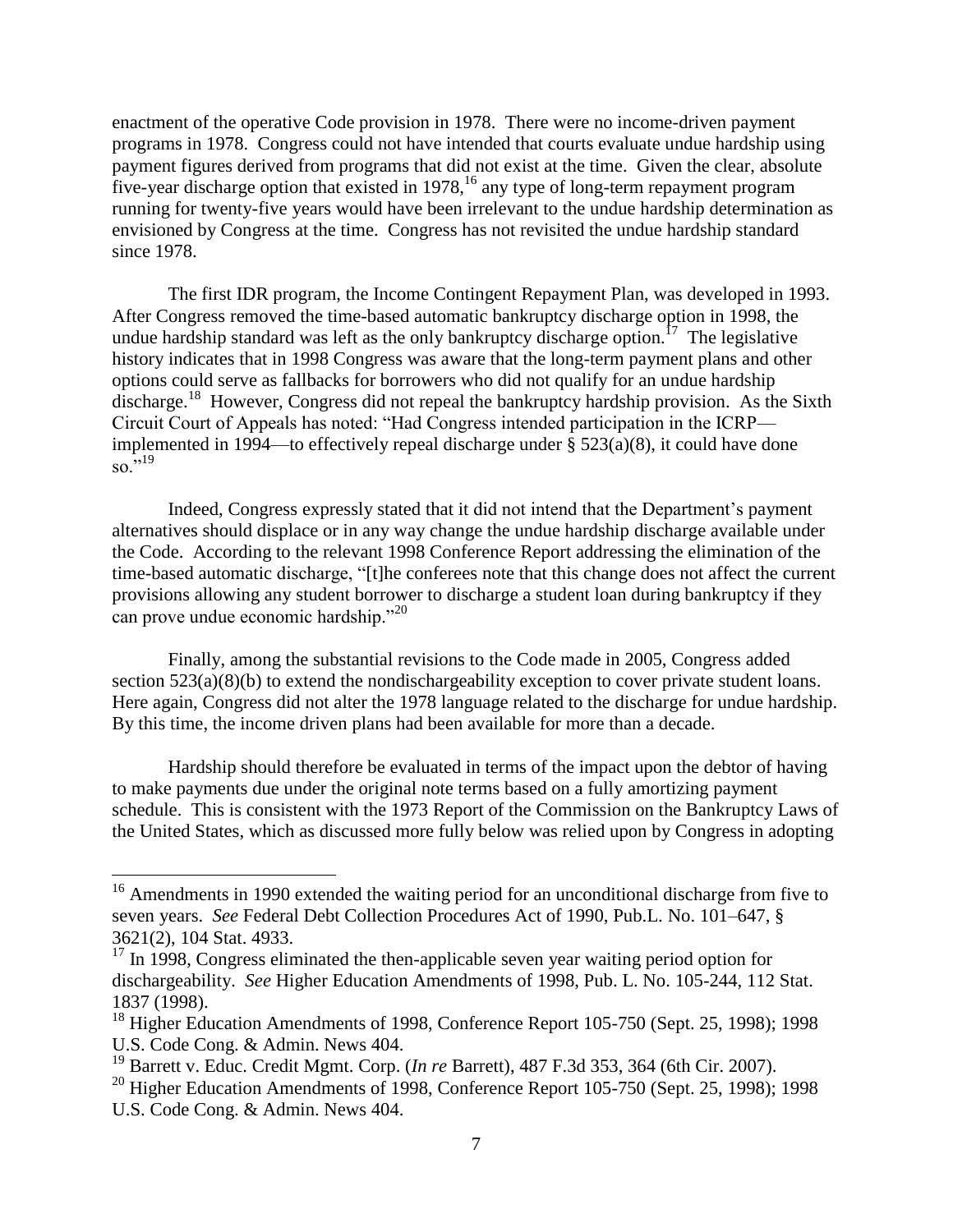the undue hardship provision in section  $523(a)(8)$ . The Commission's Report states that a determination of undue hardship should consider: "The total amount of income, its reliability, and the periodicity of its receipt should be adequate to maintain the debtor and his dependents, at a minimal standard of living within their management capability, **as well as to pay the**  education debt."<sup>21</sup> A \$0 or minimal IDR payment, which does not pay the education debt and in fact makes it grow larger, is not the appropriate measure for evaluating undue hardship.<sup>22</sup>

The Department's 2015 guidance letter states that "if the monthly payment under any income-driven plan is within the debtor's means, the ability to prove undue hardship should be correspondingly more difficult, though not impossible." The effect of the Department's actual litigation strategy, however, is to make it impossible, since the Department argues that a \$0 IDR payment will always be within the debtor's means.<sup>23</sup> The Department's policy, effectively writing section 523(a)(8) out of the Bankruptcy Code for the most financially vulnerable debtors, should be changed to reflect the intent of Congress in retaining the undue hardship discharge. New guidance issued by the Department should instruct that a \$0 or nominal IDR payment that the debtor may be eligible for shall not be used to oppose an undue hardship discharge in bankruptcy.

#### **c. The Department's review under the** *Brunner* **first prong should consider factors affecting hardship that extend beyond the debtor's monthly payment.**

Income-driven repayment plans provide important options for many borrowers dealing with student loan debt. However, any future guidance developed by the Department should recognize the significant differences between the potential for loan forgiveness under an IDR and the immediate right to a discharge provided under the Bankruptcy Code. The possibility of

<sup>21</sup> Report of the Comm'n on the Bankr. H.R. Doc. No. 93-137, Pt. II § 4-506 (1973) (*emphasis added*).

<sup>&</sup>lt;sup>22</sup> *In re* Nightingale, 529 B.R. 641, 650 (Bankr. M.D.N.C. 2015) ("This Court refuses to jump the logical chasm necessary to conclude that no payment constitutes repayment, regardless of the title that the lenders choose to give to a program that excuses the debtor from repaying her loans. The *Brunner* test specifically requires that the Court determine whether the debtor would be able to maintain a minimal standard of living if forced to 'repay' her student loans."). *See also In re* Fern, 563 B.R. 1, 5 (B.A.P. 8th Cir. 2017) (concluding that a monthly payment obligation in the amount of zero does not "automatically constitute[] an ability to pay").

<sup>&</sup>lt;sup>23</sup> *In re* Coplin, 2017 WL 6061580, at \*9 (Bankr. W.D. Wash. Dec. 6, 2017) ("using the IBR payment program results in most low income debtors, such as the Plaintiff, failing to pass the first prong, because if the debtor's financial circumstances are dire enough the payment is often \$0.00"); *In re* Morrison, 2014 WL 739838, at \*4 (Bankr. E.D. Wash. Feb. 26, 2014) ("By the very nature of bankruptcy, the majority of debtors will have a nominal IBR payment. Thus, using the monthly IBR amount would dictate the outcome of the prong one and would render an absurd result—the more destitute the debtor the less likely the discharge").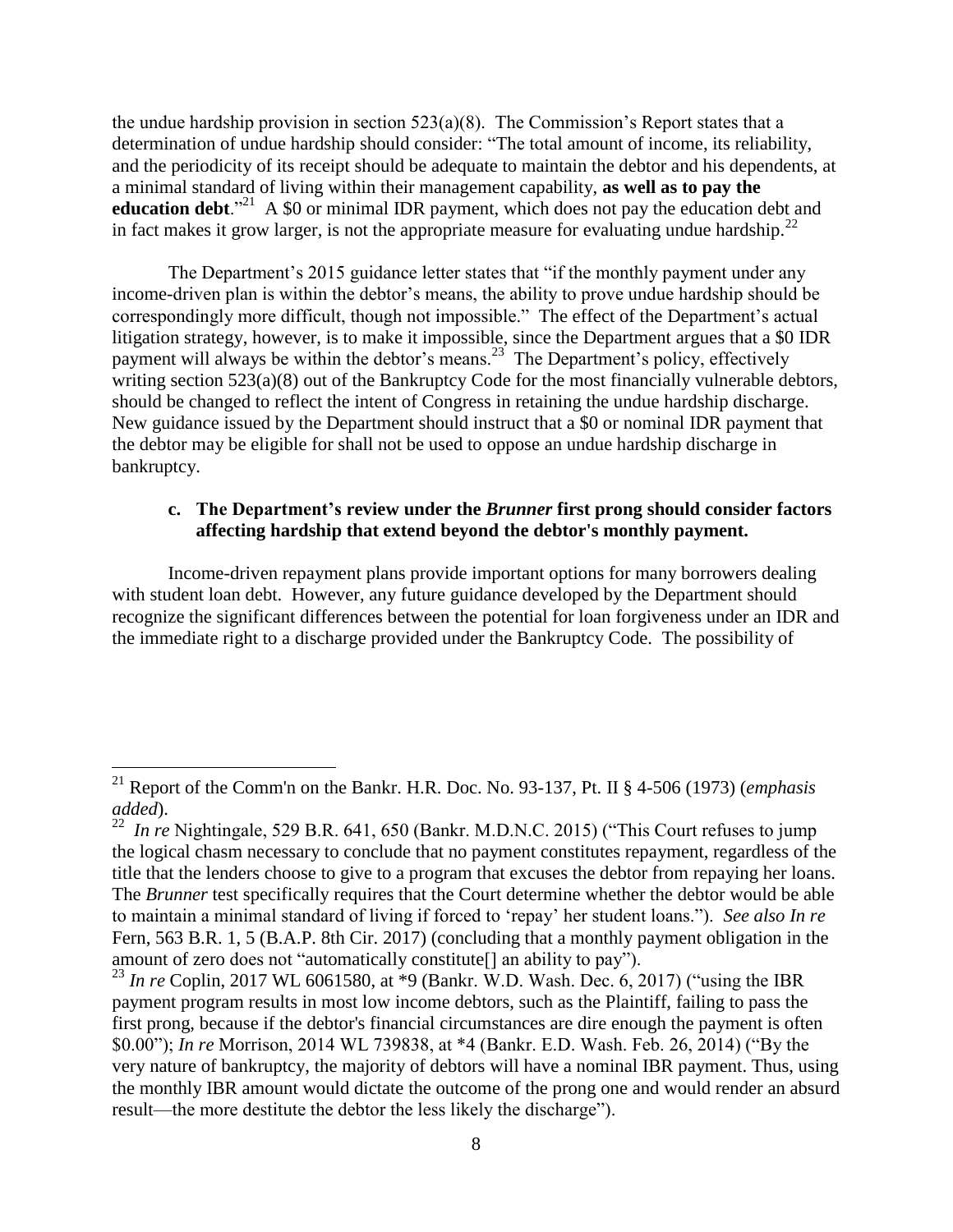forgiveness of debt after twenty or twenty-five years if the debtor complies with all requirements of an IDR plan does not remotely resemble a discharge under the Code.<sup>24</sup>

Rather than removing a debt burden, for low-income borrowers, IDR plans almost invariably increase the burden. Unlike a loan modification involving a permanent and immediate restructuring of the debt with a reduced payment amount, a borrower under an IDR remains legally obligated for the full student loan debt based on the contractual terms until the loan is forgiven, if at all, after twenty or twenty-five years. For a debtor with a \$0 or nominal IDR payment, doubling, tripling, or quadrupling of the loan indebtedness is all but certain as unpaid interest continues to accrue and is capitalized.<sup>25</sup> This is the opposite of a "fresh start."<sup>26</sup>

Decades of mounting student loan indebtedness can have a drastic impact on an individual's future access to credit, employment opportunities, and housing.<sup>27</sup> It can impose a substantial emotional burden on the debtor as well. $^{28}$ 

While the bankruptcy discharge provides clear relief from this burden, the IDR plans offer no certainty of relief. Borrowers only obtain forgiveness of debt if they adhere rigorously to all program requirements for the full twenty to twenty-five year duration. Borrowers who default while in a program lose eligibility.<sup>29</sup>

<sup>24</sup> Barrett v. Educ. Credit Mgmt. Corp. (*In re* Barrett), 487 F.3d 353, 364 (6th Cir. 2007) ("requiring enrollment in the ICRP runs counter to the Bankruptcy Code's aim in providing debtors a 'fresh start.'"); *In re* Booth, 410 B.R. 672, 676 (Bankr. E.D. Wash. 2009).

<sup>25</sup> *In re* Wolfe, 501 B.R. 436, 439 (Bankr. M.D. Fla. 2013). *See also In re* Martish, 2015 WL 167154 (Bankr. E.D. N.C. Jan 12, 2015) (after making approximately \$39,835 in payments on a consolidation student loan in the original amount of \$11,202, debtor still owed \$27,021 at time her chapter 13 case was filed).

<sup>&</sup>lt;sup>26</sup> *In re* Dufresne, 341 B.R. 391 (Bankr. D. Mass. 2006) (rejecting ICRP alternative and noting that lender ignored "the indefinite and perhaps decades-long duration of the forbearance, the ongoing accruals of interest added to current debt, the public credit reporting of a large and growing debt in a perpetual default status, the tax consequences of a debt forgiven many years hence"); *In re* Brooks, 406 B.R. 382, 393 (Bankr. D Minn. 2009).

<sup>&</sup>lt;sup>27</sup> *In re* Jolie, 2014 WL 929703, at \*9 (Bankr. D. Mont. Mar. 10, 2014)("The evidence is uncontroverted, and it shows that [debtor's] student loan debt prevents her, because of its effect on her credit score, from increasing her income, and this predicament will persist while the student loan debt remains."); *In re* Mathieu, 495 B.R. 882 (Bankr. D. Minn. 2013) (47-year-old debtor would continue paying under ICRP until age 72 and never have access to reasonable credit); *In re* Strand, 298 B.R. 367 (Bankr. D. Minn. 2003) (interest accruing over twenty-fiveyear period under ICRP will leave debtor "hamstrung into poverty for the rest of his life" and prevent him from obtaining credit or approval of rental applications).

<sup>28</sup> *In re* Barrett, 337 B.R. 896, 903-904 (B.A.P. 6th Cir. 2006) (lender's emphasis on ICRP "fails to take account of the additional worry and anxiety that the Debtor is likely to suffer if he is compelled to watch his debt steadily increase knowing that he does not have the ability to repay it for reasons beyond his control"), *aff'd* 487 F.3d 353 (6th Cir. 2007); *In re* Marshall, 430 B.R. 809, 815 (Bankr. S.D. Ohio 2010).

<sup>&</sup>lt;sup>29</sup> 34 C.F.R. §§ 685.221(a)(2), 685.209(a)(ii), 682.215(a)(2).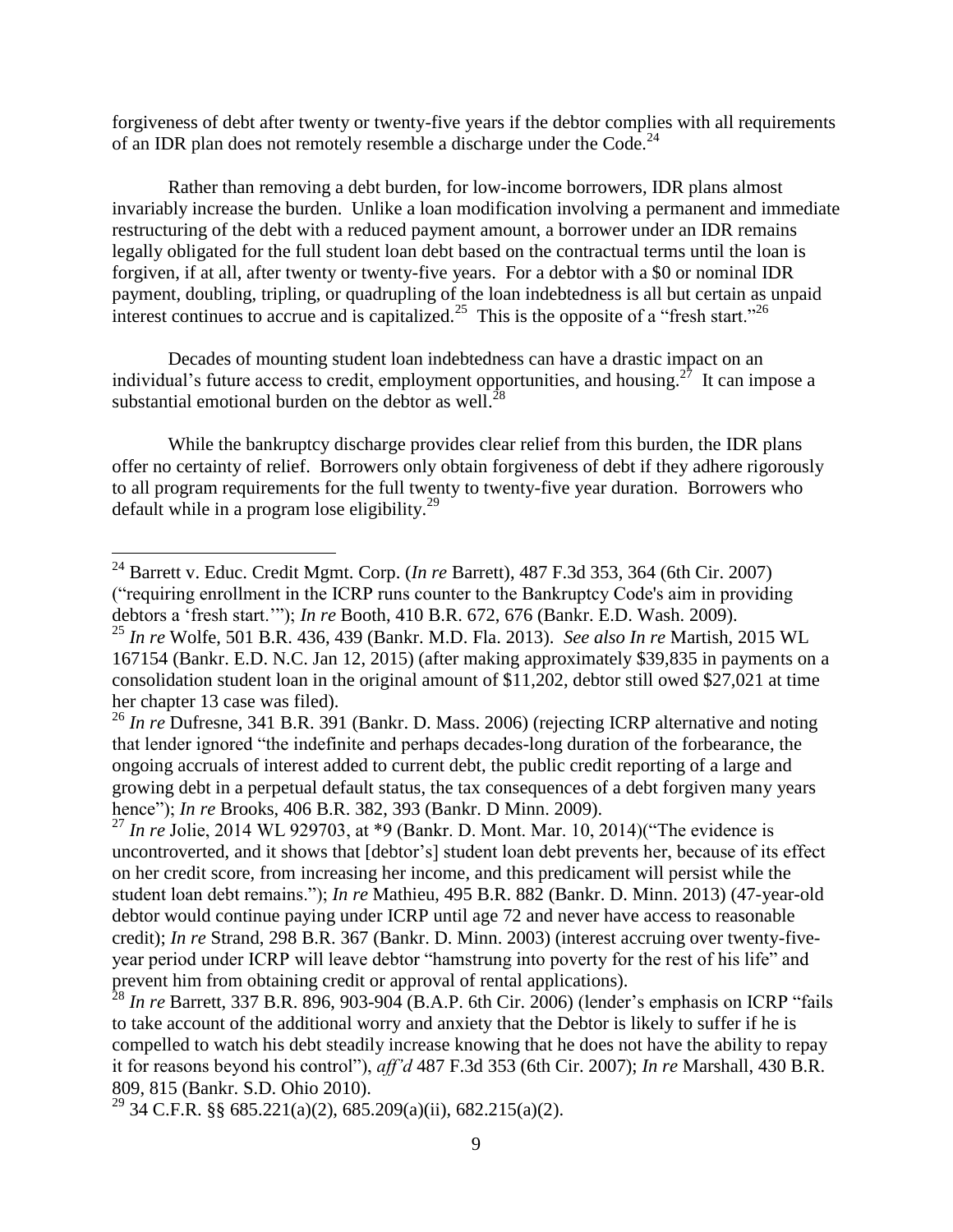Borrowers may also lose eligibility due to paperwork problems and servicer errors that can (and often do) occur during the decades of annual recertifications required to maintain participation.<sup>30</sup> Data released by the Department in 2015 indicates that many borrowers miss the deadline to recertify and thus may experience payment amount changes and further capitalization of accrued interest. The Department reported that nearly 57% of borrowers whose incomedriven plan recertification was due in a twelve-month period ending in late 2014 did not recertify on time. $31$ 

When borrowers are required to make even small IDR payments, re-defaults can occur because the income driven plans do not take expenses into account. The formulas that set payments based solely on income do not look at medical expenses, high housing costs, or expenses for any short-term emergency the borrower may encounter. For twenty to twenty-five years a borrower is one sickness or accident away from permanently losing the "discharge" ostensibly available under a long-term repayment plan.

Once in default under a plan, the borrower can lose eligibility to participate in another income-driven plan. Defaults under plans can be irreparable because the options for removing a loan from default (consolidation, rehabilitation) may be one-time only or (like rehabilitation) burdensome.<sup>32</sup> Getting out of default through rehabilitation also does not ensure that the borrower will avoid financial troubles. In fact, the Consumer Financial Protection Bureau recently reported that "nearly one in three borrowers who exited default through rehabilitation defaulted for a second time within 24 months, and over 40 percent of borrowers re-defaulted within three years."33

Discharge of a debt in bankruptcy is not a taxable event. However, forgiveness of a student loan debt at the end of an IDR may result in cancellation of indebtedness income that is taxable.<sup>34</sup> This *tax* debt is generally not dischargeable in bankruptcy.<sup>35</sup> Therefore, successful completion of a long-term plan may simply see the Internal Revenue Service replace the Department as the powerful creditor pursuing the borrower for several more decades.<sup>36</sup>

Some courts have minimized the tax consequences of non-bankruptcy discharge of student loan debt by pointing out the collection of a tax debt may not flow inevitably from IDR

 $30$  34 C.F.R. §§ 685.209(a)(5)(iii), 685.221(e)(3).

 $31$  These data were released in materials for the Department's March 2015 negotiated rulemaking. U.S. Dep't of Educ., Sample Data on IDR Recertification Rates for ED-Held Loans, available at www.ed.gov.

<sup>32</sup> *See, e.g.* 34 C.F.R. § 685.220(d) (if all the borrower's direct loans have been consolidated, the borrower cannot re-consolidate the same loans to get out of default).

<sup>&</sup>lt;sup>33</sup> Consumer Financial Protection Bureau, "Update from the CFPB Student Loan Ombudsman," May 16, 2017.

 $34$  26 U.S.C. § 61(a)(12).

 $35$  11 U.S.C. § 523(a)(1).

<sup>&</sup>lt;sup>36</sup> *In re* Barrett, 487 F. 3d 353, 364 (6<sup>th</sup> Cir. 2007); *In re* Durrani, 311 B.R. 496, 508 (Bankr. N.D. Ill. 2005), *aff'd* 320 B.R. 357 (N.D. Ill. 2005).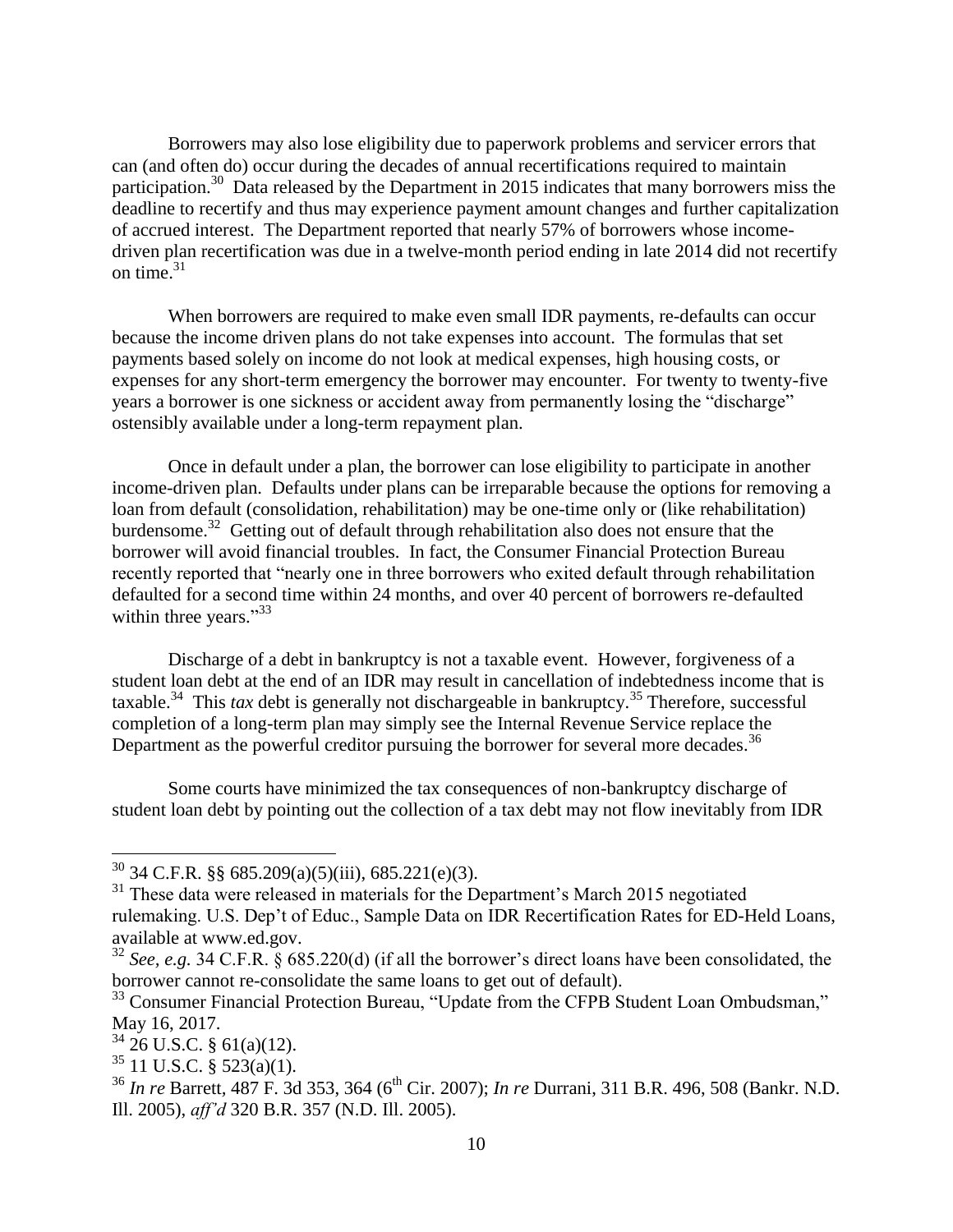forgiveness.<sup>37</sup> These courts opine that the debtor will not suffer harmful tax consequences from the IDR discharge decades in the future because the borrower can claim an insolvency exception to the tax liability. Assuming that this option becomes possible for the perpetually insolvent debtor (considering debtor's equity even in exempt assets), one can only wonder what sense it makes to postpone a discharge for twenty-five years.

We urge the Department to include these specific recommendations in any revised guidance:

- Loan holders should not oppose a bankruptcy discharge for a debtor who can afford to make \$0 or nominal IDR payments if there is no reliable evidence that the debtor's financial situation will improve or that there will be any significant repayment of the student loans.
- In evaluating whether there may be any significant repayment of the student loans by a debtor who would make nominal payments under an IDR, the Department and loan holders should consider the cost of program administration and loan forgiveness for that debtor over the projected twenty or twenty-five year repayment period.
- Loan holders should consider the impact of an IDR on the debtor's present and future hardship from factors in addition to the loan payment amount, such as the potential tax liability for loan forgiveness and the impact of accumulating loan indebtedness. The likelihood that the debtor will avoid long-term tax consequences from debt forgiveness because of insolvency should be treated as a factor in favor of agreement to a bankruptcy undue hardship discharge.

# **3. In evaluating whether hardship is likely to persist, the relevant time period should not exceed ten years.**

The second prong of the *Brunner* test considers whether additional circumstances exist indicating that the debtor's hardship is likely to persist. In predicting the debtor's future, the *Brunner* court described the relevant time frame for consideration to be "a significant portion of the repayment period of the student loans."<sup>38</sup> Given that extended IDR plans did not exist when *Brunner* was decided, this meant that courts should determine whether the debtor's hardship would extend for the remaining time of the standard ten-year loan repayment period. However, the Department and ECMC often argue in undue hardship litigation that the window for review should be much longer, often the twenty or twenty-five years that a debtor could be on an IDR plan. 39

<sup>37</sup> *In re* Brondson, 421 B.R. 27, 35-36 (D. Mass. 2009) (collecting cases).

<sup>38</sup> Brunner v. N.Y. State Higher Educ. Servs. Corp., 831 F.2d 395, 396 (2d Cir. 1987). *See also* Educational Credit Mgmt. Corp. v. Polleys, 356 F.3d 1302, 1310 (10th Cir. 2004) (under second *Brunner* prong, "inquiry into future circumstances should be limited to the foreseeable future, at most over the term of the loan").

<sup>39</sup> *See, e.g*., *In re* Price, 573 B.R. 579, 597 (Bankr. E.D. Pa. 2017) ("The DOE asks this court to consider a repayment period of twenty-five (25) years, the longest repayment plan the Debtor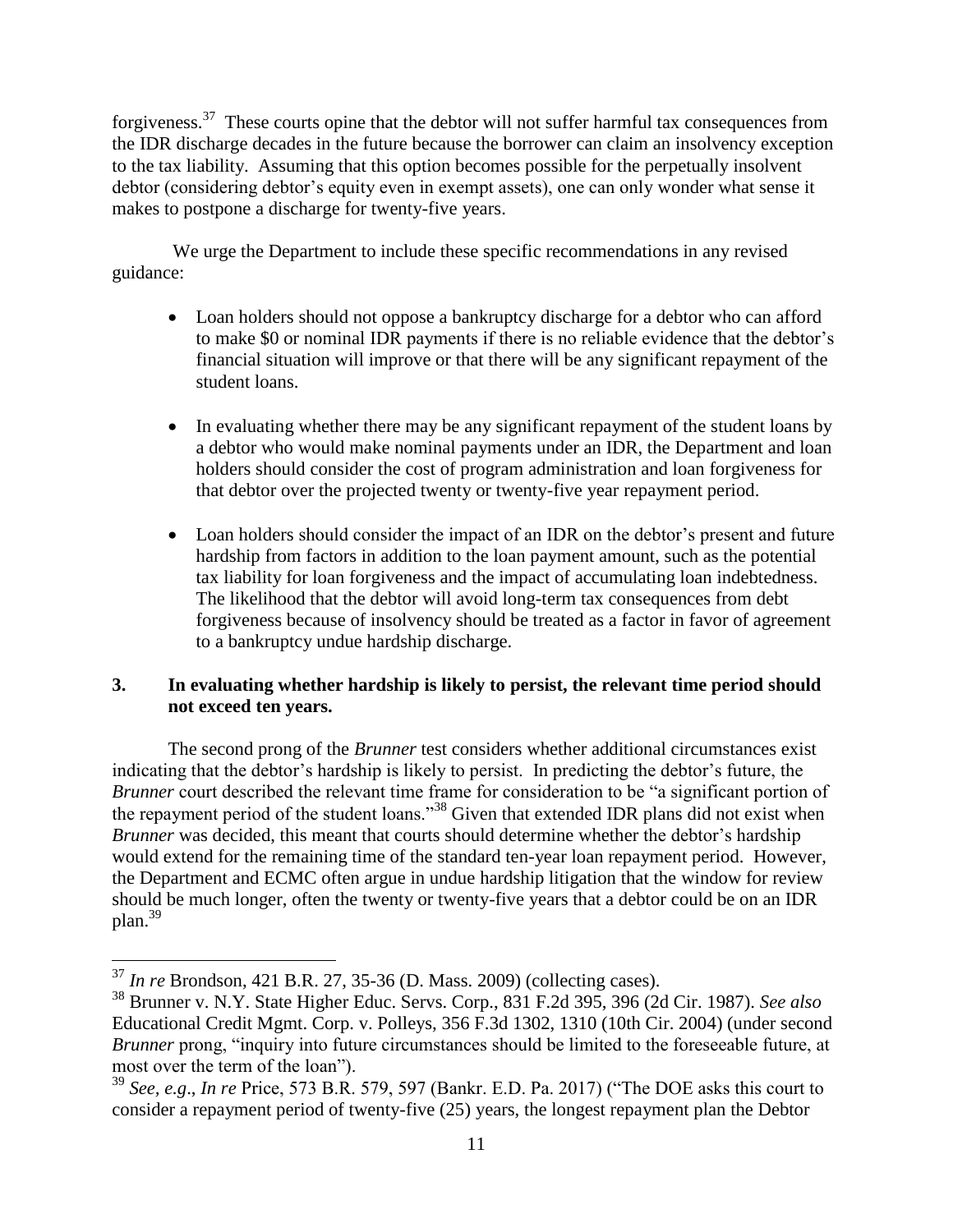Courts have correctly held that the Department's position does not comport with the original *Brunner* test or the language of section  $523(a)(8)$ .<sup>40</sup> Again, there were no IDR programs when Congress enacted the undue hardship language in 1978. Any type of long-term repayment program running for twenty years would have been irrelevant to the undue hardship determination as contemplated by Congress, particularly since student loans were also dischargeable at that time without even proving undue hardship after a five (and later seven) year waiting period. In fact, any undue hardship cases that were litigated before 1998 necessarily involved a debtor who was seeking a discharge within a short period of five or seven years after the loans first became due, so Congress clearly did not envision that courts would be considering the duration of hardship over an extended period.

The Department's position requires the court to engage in the impossible task of predicting a debtor's fate twenty-five years into the future. Predictions of future hardship under the *Brunner* second prong are difficult enough, even when a shorter, maximum ten-year period is used. It also imposes a daunting evidentiary burden upon the debtor to prove that her current financial circumstances and resulting hardship will persist decades into the future.

In responding to the Department's request to use a twenty-five year IDR term for the repayment period, the court in *In re Price* observed:

In many cases, such determinations will be nothing more than mere guesswork, without any reasonable degree of certitude. Such a failure to engage in a grounded, realistic analysis not only creates the danger of an overly-strict application of *Brunner*, but also raises legitimate concerns about both the integrity of the judicial decision making process, as well as the public's perception of the process. 41

The Department's position in advocating for a twenty-five year review period appears designed to deny bankruptcy discharges to all debtors other than those with the most debilitating, permanent disabilities. We urge the Department to abandon this position and include these specific recommendations in any revised guidance:

• The Department's guidance should instruct loan holders to evaluate hardship based on the impact that making payments due under the original note terms, which generally does not exceed ten years, will have upon the debtor.

may have under an available income contingent repayment programs."), *rev'd on other grounds*, DeVos v. Price, 2018 WL 558464 (E.D. Pa. Jan. 24, 2018).

<sup>40</sup> *In re* Coplin, 2017 WL 6061580, at \*9 (Bankr. W.D. Wash. Dec. 6, 2017); *In re* Price, 573 B.R. 579 (Bankr. E.D. Pa. 2017), *rev'd on other grounds*, DeVos v. Price, 2018 WL 558464 (E.D. Pa. Jan. 24, 2018).

<sup>41</sup> 573 B.R. 579, 605 (Bankr. E.D. Pa. 2017), *rev'd on other grounds*, DeVos v. Price, 2018 WL 558464 (E.D. Pa. Jan. 24, 2018).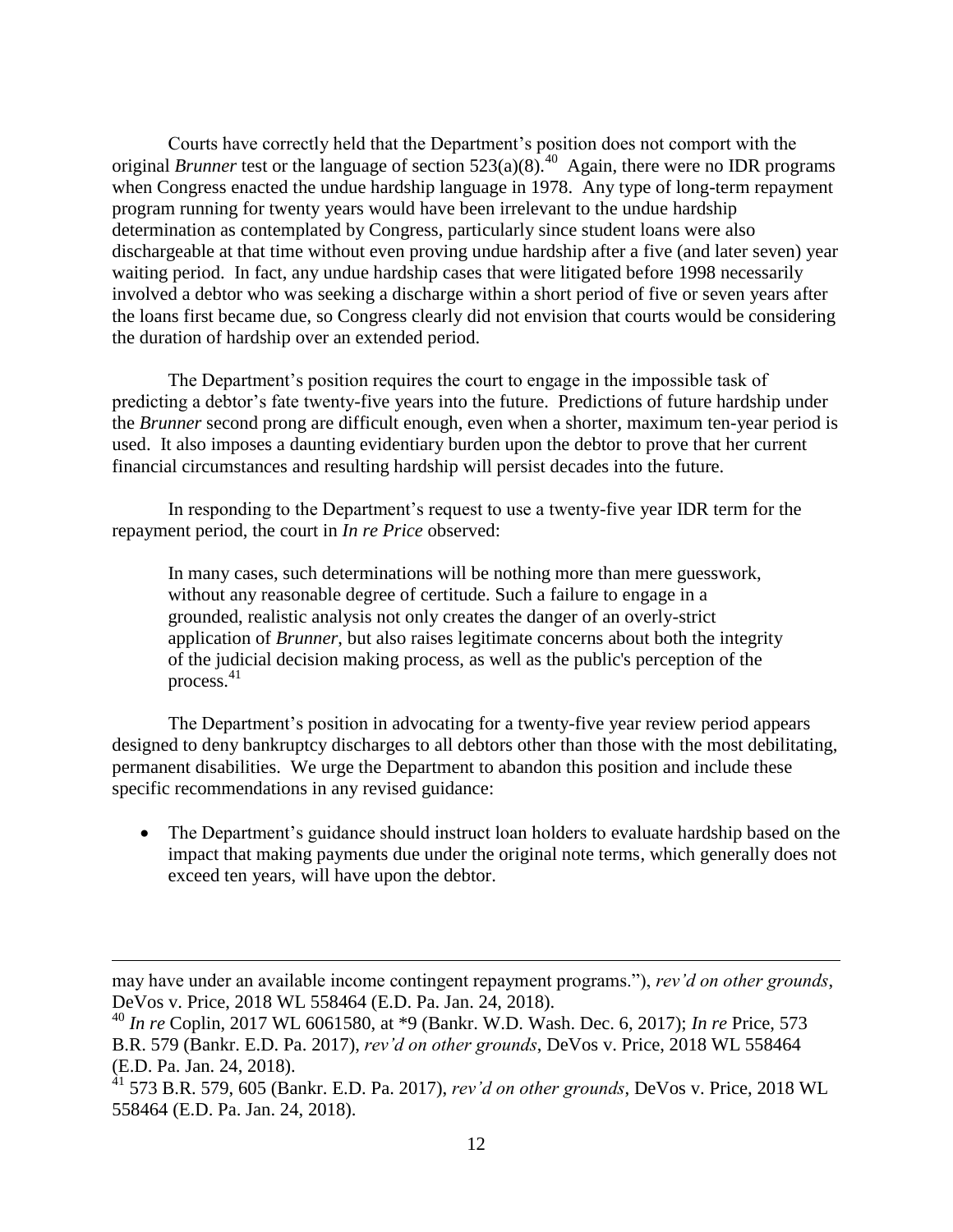• The period for consideration should not exceed the time remaining under the contractual loan repayment period, without regard to any IDR programs.

## **4. For settlement purposes, the Department should not require the debtor to prove additional circumstances that would amount to a "certainty of hopelessness" or "total incapacity."**

In developing tests to determine undue hardship, the courts have strayed too far from the plain language of section 523(a)(8) and have considered matters not contemplated by the words of the statute. This is most evident in the formulation of the *Brunner* second prong and its consideration of additional circumstances indicating the hardship is likely to persist. Some courts have required, for example, that the debtor must prove a "certainty of hopelessness" or "total incapacity."<sup>42</sup>

It may be appropriate for the Department and ECMC to make use of the more extreme elements of these tests and related case law in litigation once a determination has been made to litigate rather than settle an undue hardship case. However, for purposes of initially determining whether to oppose a debtor's request for a bankruptcy discharge, the Department and loan holders should apply an interpretation of "undue hardship" that is consistent with the statutory language and the intent of Congress.

Numerous courts have commented that Congress said little about "undue hardship" in the Code's legislative history.<sup>43</sup> The Tenth Circuit noted that "[t]he phrase 'undue hardship' was lifted verbatim from the draft bill proposed by the Commission on the Bankruptcy Laws of the United States."<sup>44</sup> The district court in *Brunner* commented that the Commission Report provided a description of undue hardship that Congress likely relied upon in enacting section  $523(a)(8)$ .<sup>45</sup> The Commission Report describes "undue hardship" as follows:

In order to determine whether nondischargeability of the debt will impose an "undue hardship" on the debtor, the rate and amount of his future resources should be estimated reasonably in terms of ability to obtain, retain, and continue employment and the rate of pay that can be expected. Any unearned income or other wealth which the debtor can be expected to receive should also be taken into account. The total amount of income, its reliability, and the periodicity of its receipt should be adequate to maintain the debtor and his dependents, at a

<sup>42</sup> *In re* Randall, 255 B.R. 570, 577 (Bankr. D. N.D. 2000) (applying totality of circumstances test and noting that standard involves a "total incapacity both at the time of filing and on into the future to pay one's debts"); *In re* Brunner, 46 B.R. 752, 755 (S.D. N.Y. 1985) ("dischargeability of student loans should be based upon the certainty of hopelessness").

<sup>43</sup> *E.g*., *In re Kopf*, 245 B.R. 731, 736, n.10 (Bankr. D. Me. 2000).

<sup>44</sup> ECMC v. Polleys, 356 F.3d 1302, 1306 (10th Cir. 2004).

<sup>45</sup> *In re* Brunner, 46 B.R. 752, 754 (S.D. N.Y. 1985) ("The Commission's report provides some inkling of its intent in creating the exception, intent which in the absence of any contrary indication courts have imputed to Congress.").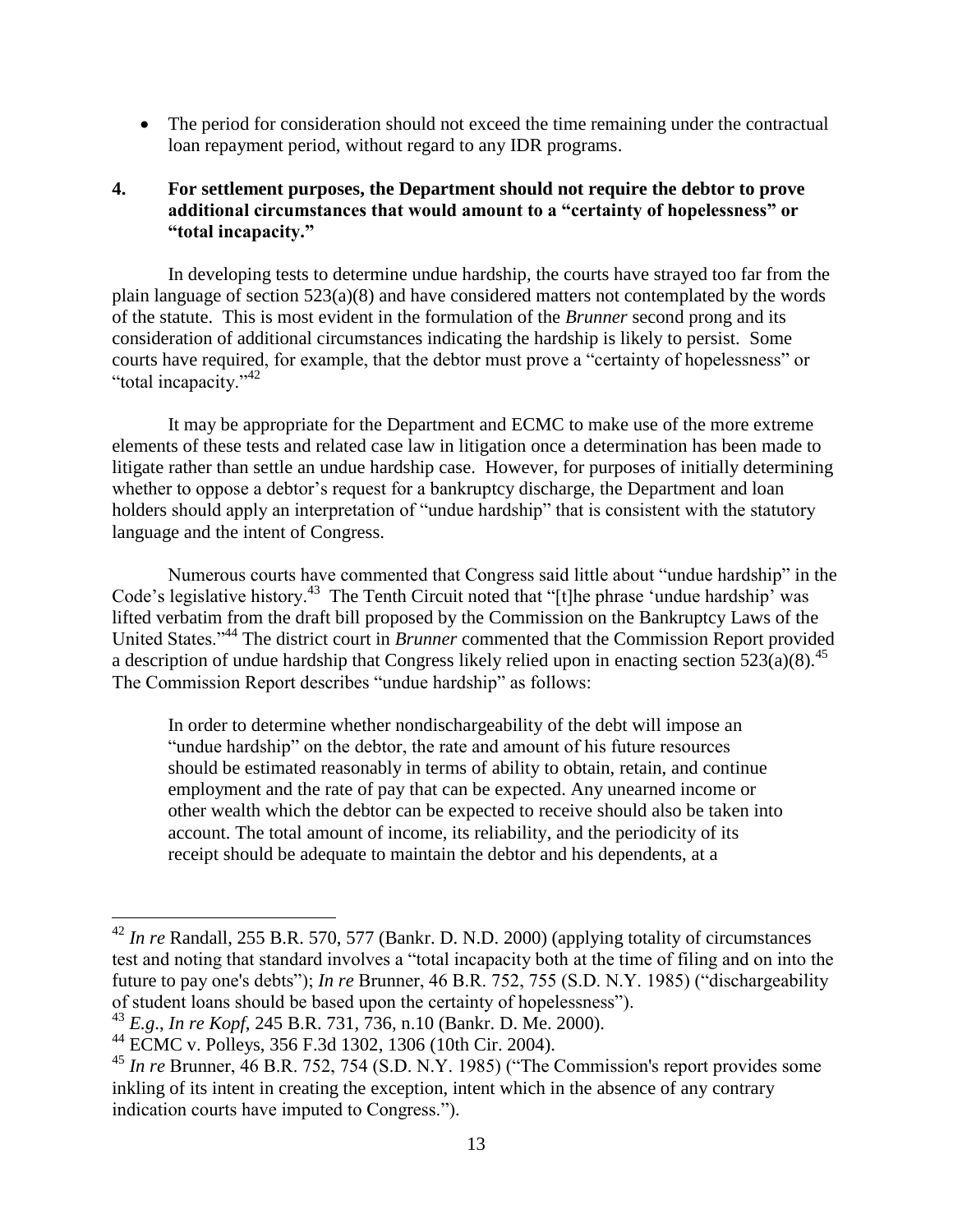minimal standard of living within their management capability, as well as to pay the education debt.  $46 \overline{6}$ 

Importantly, the Commission Report focuses on the debtor's inability to maintain a minimum standard of living while repaying the loans. It is devoid of stringent terms such as "certainty of hopelessness" or "total incapacity." The Report refers to a debtor maintaining a "minimal standard of living" based on "adequate" income, rather than suggesting the debtor must endure extreme poverty and demonstrate extraordinary circumstances.<sup>47</sup> The Report also focuses on the debtor's present and future condition. It does not refer to any of the debtor's prebankruptcy past, such as the debtor's reasons for obtaining the student loans or attempts to repay them.

Courts that require a "certainty of hopelessness," "total incapacity," or virtual absence of any expectation of loan repayment by the debtor have strayed too far from the statute's plain meaning and its legislative history.<sup>48</sup> Many of these courts have required that the exceptional circumstances must be something beyond the likely persistence of the debtor's financial problems, and may require proof of serious illness, psychiatric problems, incapacity or disability of a debtor or dependent. This consideration, albeit formulated differently, may appear in the totality test's first and third prongs.

The requirement to show something akin to a "certainty of hopelessness" requires debtors to prove a negative; that a virtually unpredictable course of events will not result in good fortune for the debtor. The requirement also suggests a burden of proof much stricter than the preponderance of the evidence standard that applies to hardship determination cases. Such a proof requirement eviscerates the "fresh start" potential inherent in section 523(a)(8)'s allowance for discharge in certain circumstances.<sup>49</sup>

Rather than require some degree of certainty that is simply beyond proof in most cases, loan holders should consider whether it is more likely than not that the debtor's financial difficulties causing undue hardship will continue into the immediate, foreseeable future. The likely persistence of hardship may be due to health problems or physical or mental disability of the debtor or a dependent. But it may also stem from more mundane causes, such as financial barriers that the borrower faces in his or her economic environment.<sup>50</sup> The Department and loan

<sup>&</sup>lt;sup>46</sup> Report of the Comm'n on the Bankr. H.R. Doc. No. 93-137, Pt. II § 4-506 (1973).

<sup>47</sup> Extreme decisions such as *In re* Courtney, 79 B.R. 1004, 1010 (Bankr. N.D. Ind. 1987) suggest that a debtor must show that an effort to repay would "strip[] himself of all that makes life worth living."

<sup>48</sup> Krieger v. Educ. Mgmt. Corp., 713 F.3d 882, 884 (7th Cir. 2013) (noting "it is important not to allow judicial glosses, such as the language found in *Roberson* and *Brunner*, to supersede the statute itself"); *In re* Kopf, 245 B.R. 731, 741 (Bankr. D. Me. 2000) (*Brunner* and other similar approaches "test too much").

<sup>&</sup>lt;sup>49</sup> ECMC v. Polleys, 356 F.3d 1302, 1310 (10th Cir. 2004) (courts need not require a "certainty" of hopelessness").

<sup>&</sup>lt;sup>50</sup> *In re* Murray, 563 B.R. 52, 61 (Bankr. D. Kan. 2016) (additional circumstances shown when debtors were in late forties, not likely to see any salary increases, and their loans were twenty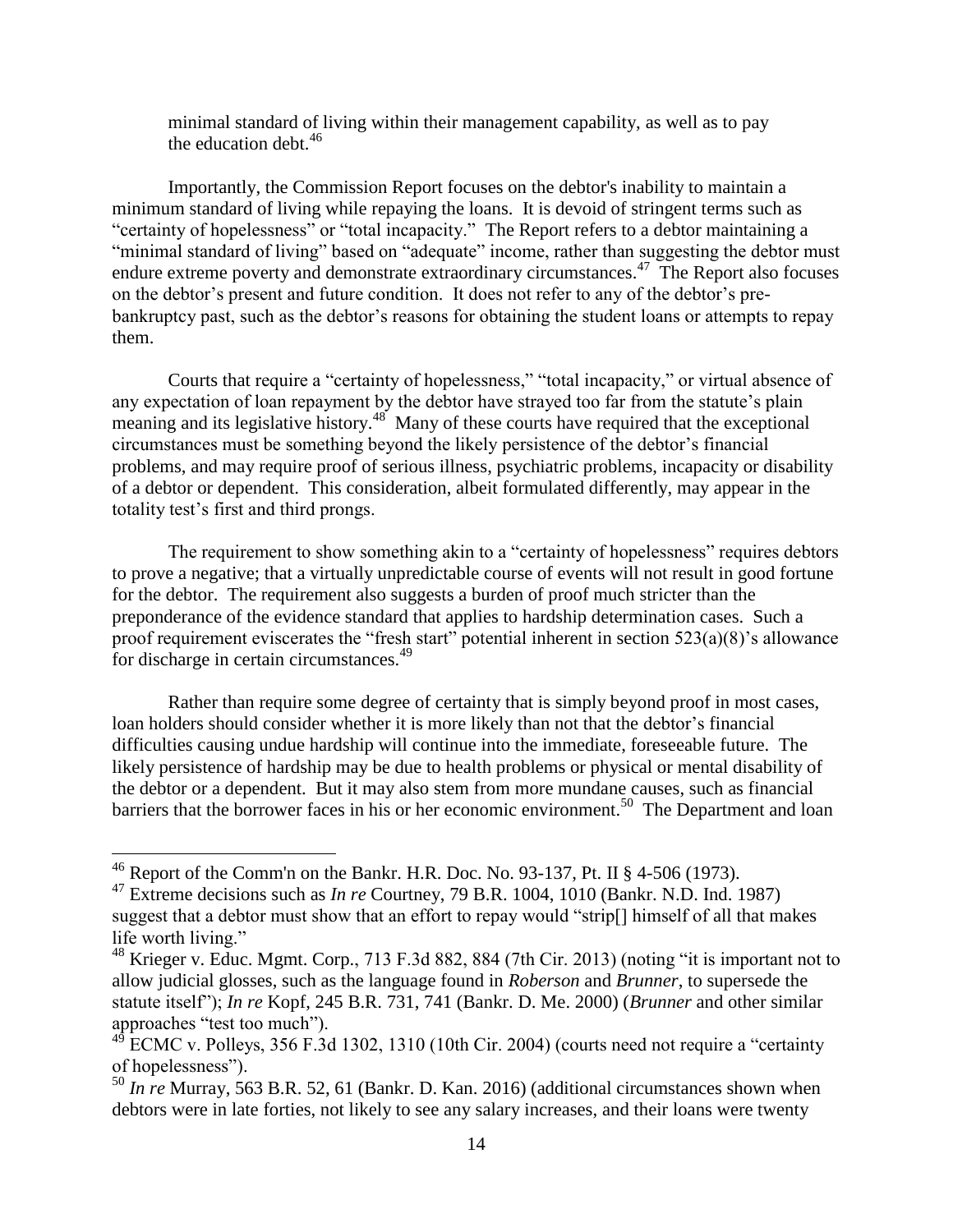holders should evaluate only realistic expectations rather than speculate concerning improved future prospects. In far too many cases, the Department and ECMC have opposed discharge simply because the debtor is employed and in good health.

Consideration of the debtor's employment history can help forecast the debtor's realistic future prospects. If the debtor has been stuck in low or modest paying jobs for the past ten or fifteen years, achieved only modest pay increases over that time, maximized her income potential in her field based on education, experience and skills, and there are no more lucrative jobs available to the debtor, only some highly unusual circumstance would suggest that the condition is not likely to persist.

Debtors who despite being in good health and working hard, do not earn enough to pay for basic necessities for their family, should be not be denied a hardship discharge because they cannot show they are disabled or that some additional circumstances exist. Age of the debtor or other factors that limit employment opportunities, or prevent retraining or relocation, are significant factors to be weighed.

We urge the Department to include these specific recommendations in any revised guidance:

- The Department's guidance should require loan holders to evaluate undue hardship based on a standard that is consistent with the plain language of the Bankruptcy Code and the intent of Congress.
- In considering for purposes of settlement whether the debtor's hardship is likely to persist, the Department's guidance should instruct loan holders that undue hardship can be established without the existence of additional circumstances that would amount to a "certainty of hopelessness" or "total incapacity." Additional circumstances need not be exceptional, and can include factors such as the debtor's advanced age, the need to provide for children or disabled family members, or the likely persistence of the debtor's financial problems.
- The Department's guidance should instruct loan holders that they should not oppose an undue hardship discharge simply because a debtor is employed and in good health. Loan

 $\overline{a}$ years old), *aff'd*, 2017 WL 4222980 (D. Kan. Sept. 22, 2017); *In re* McCafferty, 2015 WL 6445185, at \*8 (Bankr. E.D. Wash. Oct. 23, 2015) (additional circumstances shown when debtor is thirty-three years old, has no physical or mental limitations but has very limited savings and minimal assets, few marketable skills, and not likely to obtain significantly more lucrative earnings in the future; but debtor denied discharge on third prong); *In re* Lamento, 520 B.R. 676–677 (Bankr. N.D. Ohio 2014) (for thirty-five-year-old debtor who had worked at minimum wage jobs for past five years and supported two children ages seven and eight, any change for the better at children's emancipation was only speculative); *In re* Jolie, 2014 WL 929703, at \*8 (Bankr. D. Mont. Mar. 10, 2014) (discharge granted where debtor met second *Brunner* prong with maximized income, lack of assets, advanced age (57), and need to care for disabled dependent).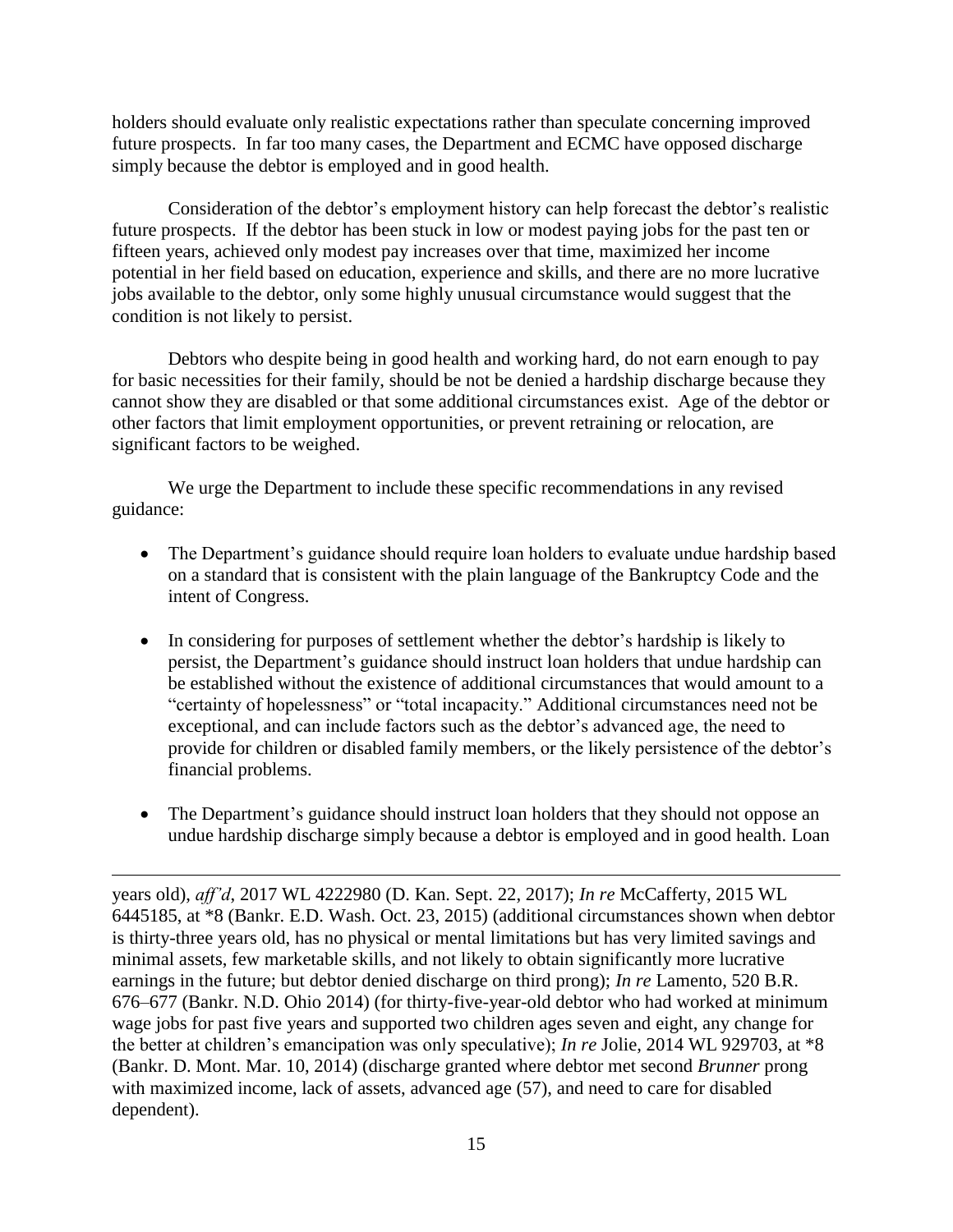holders should evaluate only realistic expectations rather than speculate concerning improved the debtor's future prospects.

## **5. The Department's determination of whether a debtor's current hardship will continue should be forward-looking and not consider matters in the debtor's past.**

In evaluating whether a debtor's current hardship will continue under the *Brunner* second prong, the Department and ECMC have argued that the court should consider the debtor's past career choices or reasons for obtaining the student loans.

For example, the bankruptcy court in *In re Acosta-Conniff*, found that the debtor, a special education teacher, had established additional circumstances because she had reached the top of her school system's pay scale, was still unable to afford to pay her student loans, and that she would not be able to find a higher-paying job in her area.<sup>51</sup> On appeal, ECMC argued that this was not sufficient and questioned her reasoning for obtaining advanced education degrees. The district court ruled that the debtor must bear the consequences of her decision to incur loans to enter a field that did not pay well.<sup>52</sup> In the district court's view, the low pay in the field was not an "additional circumstance" pointing to persistence of her inability to pay back the loans. The district court concluded that the debtor had simply made a bad investment choice and the student, not taxpayers, must bear the consequences of the bad choice.

In vacating the district court's ruling and remanding, the Eleventh Circuit held that this retrospective approach was inappropriate under the second *Brunner* prong, which looks only to the debtor's likely future financial condition. The court stated:

As noted, the second prong is a forward-looking test that focuses on whether a debtor has shown her inability to repay the loan during a significant portion of the repayment period. It does not look backward to assess blame for the student debtor's financial circumstances.<sup>53</sup>

The Eleventh Circuit suggested that there could be "extreme" situations in which a debtor "unnecessarily and unreasonably amasses substantial additional debt," which might be considered under the *Brunner* good faith third prong. However, a debtor should not be denied an undue hardship discharge based on past choices and decisions that later simply prove to be unwise or fail to fulfill educational goals.<sup>54</sup>

<sup>51</sup> *In re* Acosta-Conniff, 536 B.R. 326 (Bankr. M.D. Ala. 2015), *rev'd sub nom.* ECMC v. Acosta-Conniff, 550 B.R. 557 (M.D. Ala. 2016), *and vacated sub nom. In re* Acosta-Conniff, 686 F. App'x 647 (11th Cir. 2017).

<sup>52</sup> ECMC v. Acosta-Conniff, 550 B.R. 557 (M.D. Ala. 2016), *and vacated sub nom. In re* Acosta-Conniff, 686 F. App'x 647 (11th Cir. 2017).

<sup>53</sup> *In re* Acosta-Conniff, 686 F. App'x 647, 650 (11th Cir. 2017).

<sup>54</sup> *See, e.g*., *In re* Nys, 446 F.3d 938, 946 (9th Cir. 2006) (debtor should not be considered at fault "for having made reasonable choices that now inhibit her ability to substantially increase her income for the future").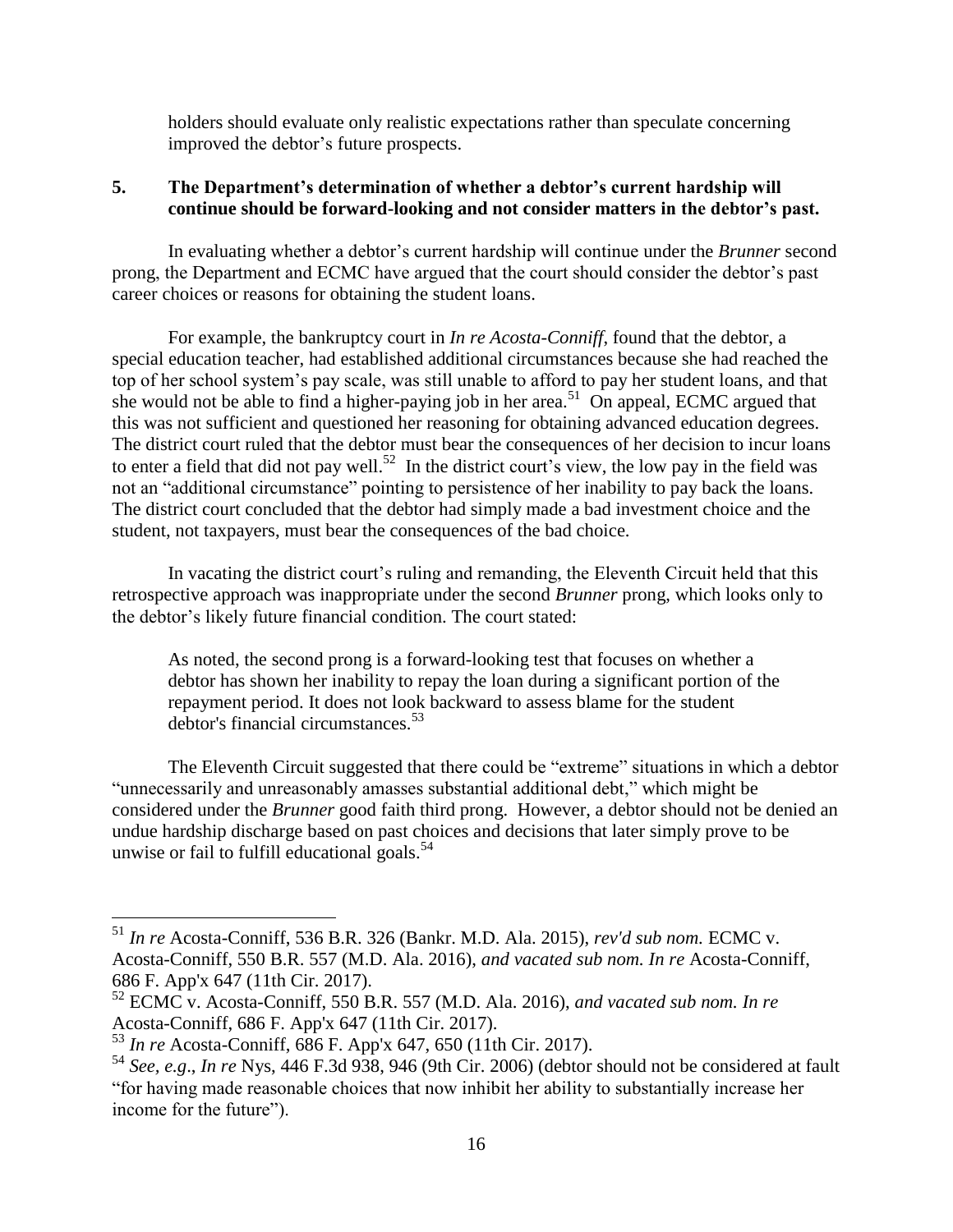Student loan holders have also raised a kind of "pre-existing condition" challenge to undue hardship discharges. According to this argument, if the debtor knew he or she had a medical impairment or similar limitation on future employment when the debtor took out the student loans, the courts should disregard the condition as contributing to an ongoing hardship. The courts have routinely rejected this argument, finding that it has no basis under the *Brunner* undue hardship standard or the Bankruptcy Code.<sup>55</sup>

In its 2015 guidance letter, the Department stated that for a debtor who is approaching retirement, loan holders should consider the "debtor's age at the time student loans were incurred" and whether the debtor "chose to incur student loan at an older age."<sup>56</sup> The obvious implication of this inquiry is that debtors should be penalized for pre-bankruptcy decisions to incur debt later in life. Again, this is inconsistent with the *Brunner* second prong as a forwardlooking test.

Rather than use the debtor's age to negatively impact a discharge outcome, any future guidance should encourage loan holders to give considerable weight to advanced age as a factor favoring consent to an undue hardship discharge.

A recent Consumer Financial Protection Bureau report describes the increasing student loan debt that older consumers are carrying, as well as how the increased debt burden is impacting borrowers' later life financial security.<sup>57</sup> According to the CFPB, the number of consumers age 60 and older with student loan debt has quadrupled over the last decade. Older borrowers who carry student debt later into their lives often struggle to repay or have defaulted on their loans. Nearly 40 percent of federal student loan borrowers age 65 and older are in default.

The CFPB found that a large portion of older student loan borrowers struggle to afford basic needs. Older borrowers are more likely than those without outstanding student loans to report that they have skipped necessary health care needs such as prescription medicines,

<sup>55</sup> *In re* Mason, 464 F.3d 878 (9th Cir. 2006) (debtor's learning disability that pre-dated her decision to take out student loans may be considered in assessing likely persistence of undue hardship); *In re* Myhre, 503 B.R. 698, 704 (Bankr. W.D. Wis. 2013) (fact that debtor sought out student loans after became wheelchair-bound quadriplegic was of no significance); *In re* Walrond-Rogers, 2008 WL 2478389 (Bankr. D. Mass. June 17, 2008) (applying "totality of circumstances" standard and rejecting creditor's preexisting-condition argument related to debtor's prior knowledge of her daughter's severe disability); *In re* Wilkinson-Bell, 2007 WL 1021969 (Bankr. C.D. Ill. Apr. 2, 2007) (debtor met good faith standard although her blindness pre-dated her decision to take out student loan for daughter); Educ. Credit Mgmt. Corp. v. Curiston, 351 B.R. 22 (Bankr. D. Conn. 2006) (no basis under *Brunner* for excluding debtor's preexisting mental impairment as "additional circumstance" indicating continuation of financial hardship).

<sup>56</sup> Dear Colleague Letter Gen.-15-13, p. 7.

 $57$  Consumer Financial Protection Bureau, Office for Older Americans & Office for Students and Young Consumers, "Snapshot of older consumers and student loan debt," Jan,, 2017, available at: https://files.consumerfinance.gov/f/documents/201701\_cfpb\_OA-Student-Loan-Snapshot.pdf.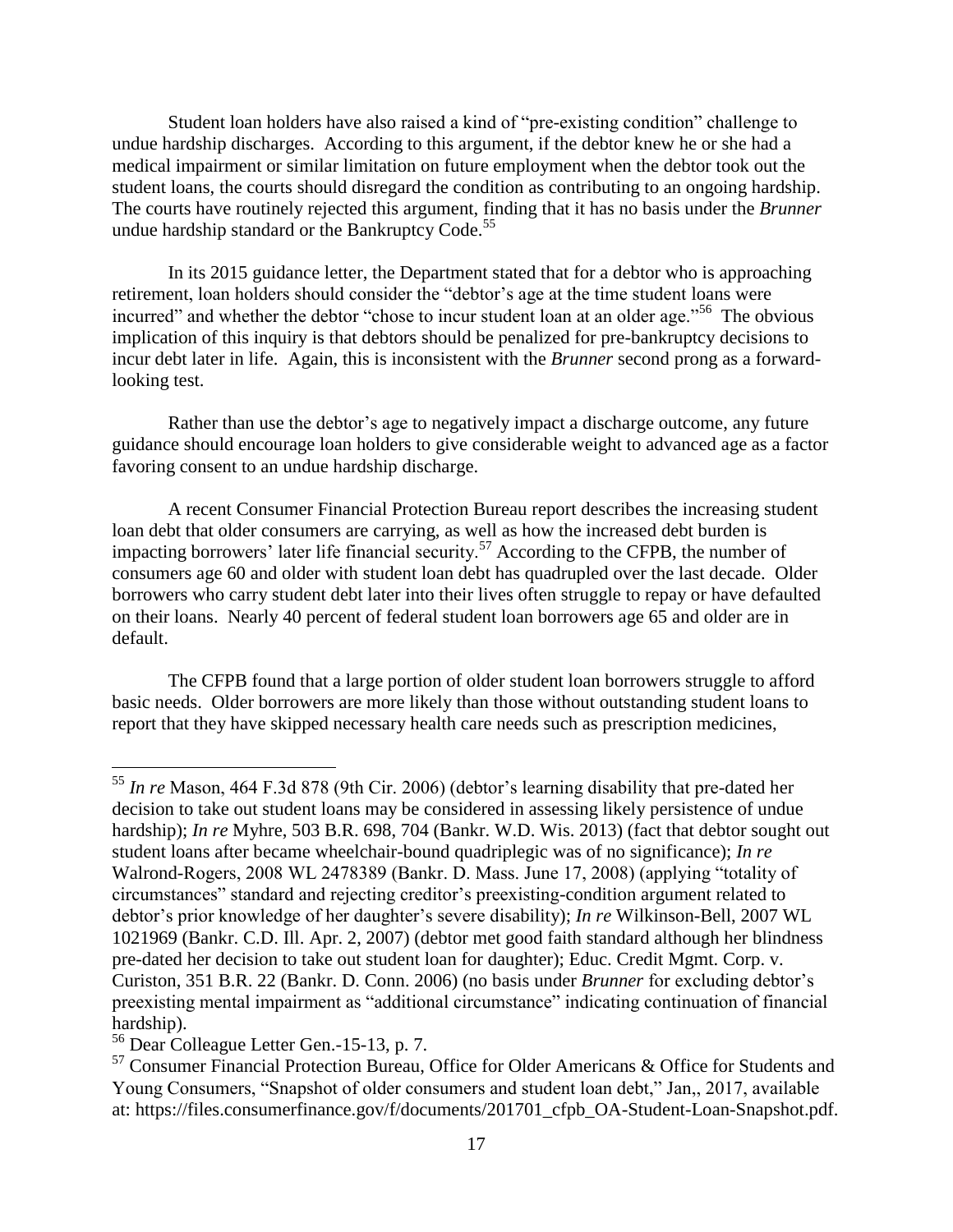doctors' visits, and dental care because they could not afford it. These are factors that should be considered by loan holders in evaluating undue hardship claims.

We urge the Department to include these specific recommendations in any revised guidance:

- The Department's guidance should instruct that in evaluating whether a debtor's current hardship is likely to continue, loan holders should not consider the debtor's past career choices or reasons for obtaining the student loans. All inquiries under the *Brunner* second prong should be forward-looking.
- Loan holders should not consider the debtor's age at the time the loans were incurred. Loan holders should be directed to give considerable weight to advanced age at the time of bankruptcy filing as a factor favoring consent to an undue hardship discharge.

## **6. The debtor's lack of school completion should be a significant factor weighing in favor of an undue hardship discharge.**

A glaring omission from the Department's 2015 guidance letter is consideration of the debtor's lack of school completion as a factor under the undue hardship analysis. Similarly, the 2015 guidance letter does not consider whether the debtor has benefited from the educational program or whether the debtor has incurred student loans for ineffective educational and vocational programs.

A general consensus among researchers is that the lack of school completion is a significant risk factor for loan default.<sup>58</sup> The Department has stated that of the borrowers who defaulted on their Direct Loan Program loans, 70 percent withdrew before completing their educational program. <sup>59</sup> Students who do not complete are more likely to come from low-income backgrounds than those who complete, and their parents are more likely to have lower levels of education.<sup>60</sup> Borrowers who fail to complete also have higher unemployment rates and lower incomes.

For low-income borrowers who are in default and have failed to complete, their attempt to better themselves through education instead often leads them into a trap of endless debt. Student loan debt from the past keeps them from going back to school and moving into higher-

<sup>58</sup> *See, e.g*., Mary Nguyen, Educ. Sector, Degreeless in Debt: What Happens to Borrowers Who Drop Out (Feb. 2012); Lawrence Gladieux & Laura Perna, Nat'l Ctr. for Pub. Policy & Higher Educ., Borrowers Who Drop Out: A Neglected Aspect of the College Student Loan Trend (May 2005); Matt Steiner & Natali Teszler, TG Research and Analytical Services, Multivariate Analysis of Student Loan Defaulters at Texas A&M University (Jan. 2005) (finding correlation between borrowers' college success and default).

<sup>59</sup> John Pierson & Mark Walsh, U.S. Dep't of Educ., Promote Student Success, Manage Delinquency and Prevent Defaults, Slide 31 (2008).

<sup>60</sup> *See, e.g*., Lawrence Gladieux & Laura Perna, Nat'l Ctr. for Pub. Policy & Higher Educ., Borrowers Who Drop Out: A Neglected Aspect of the College Student Loan Trend (May 2005).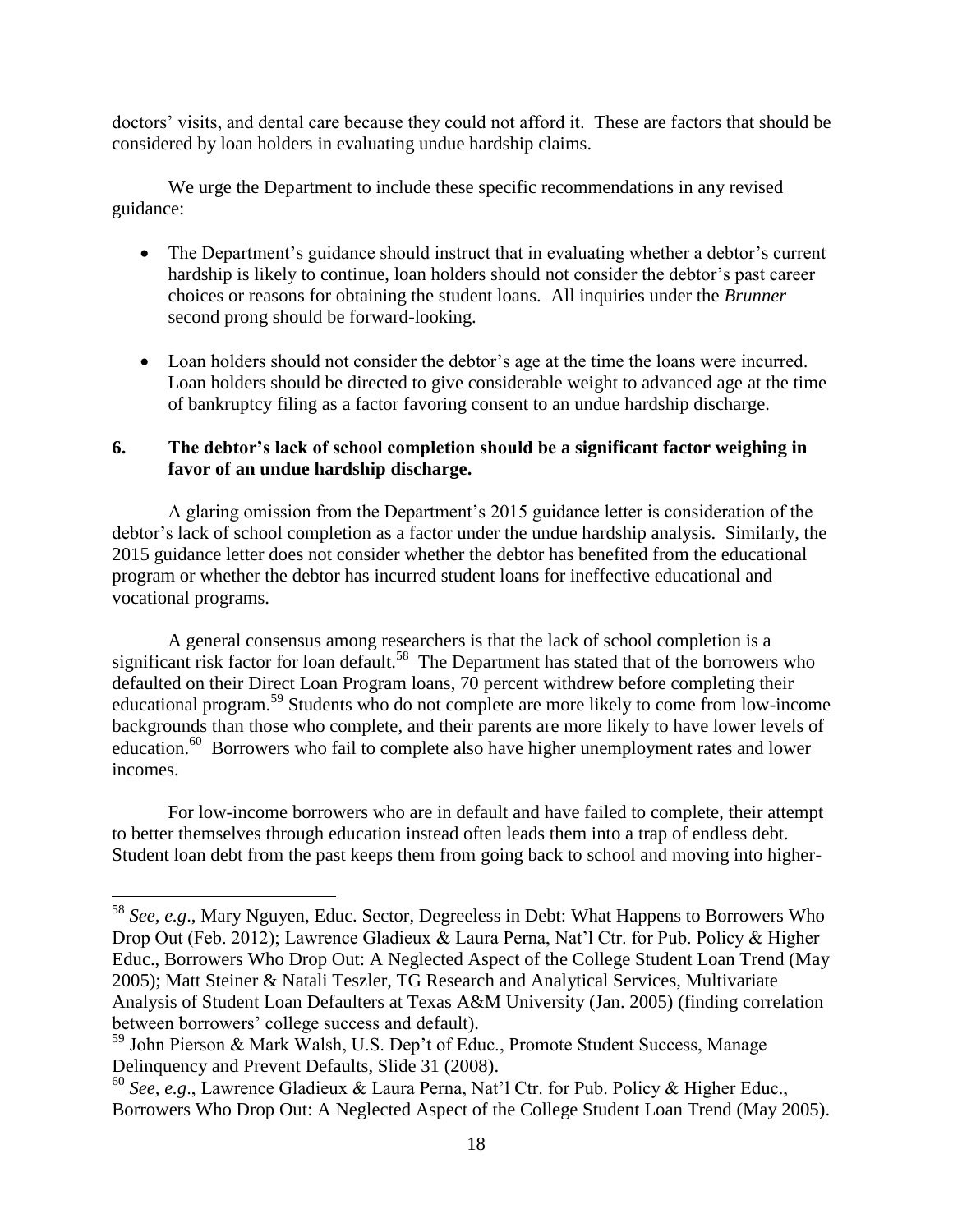paying jobs. And most cannot afford to go back to school to get additional training without some type of financial assistance.

The lack of school completion is a factor that bears heavily on the evaluation of the first and second prongs of the *Brunner* test, and most certainly is a factor that should be considered under the totality of circumstances test.

The Department's focus should be on stricter regulation of schools that have high noncompletion and loan default rates. This will save the loan programs more money than fighting bankruptcy discharge for individual debtors who are unable to repay.

We urge the Department to include this specific recommendation in any revised guidance:

 Loan holders should consider the debtor's lack of school completion as a factor in evaluating undue hardship. This factor should be given considerable weight when evaluating whether the debtor's hardship is likely to persist for a significant portion of the repayment period.

## **7. Consideration of the debtor's past decision-making and life-style choices should not be part of the good faith inquiry.**

*Brunner's* third prong requires that the debtor show a good faith attempt to repay the student loans. Courts have considered under this prong (as well as under the third prong of the totality of circumstances test) whether the debtor made efforts to obtain employment or maximize income, and whether the debtor willfully or negligently caused the default. However, far too many debtors have been denied a discharge for reasons that do not relate to their past efforts to repay their student loans (or their present and future inability to repay their loans).

While initially somewhat narrow in scope, the Department and ECMC have urged courts in litigation to inappropriately extend the good faith inquiry to matters beyond payment efforts, and to all prongs of *Brunner* and the third catch-all prong of the totality test. It has been used by loan holders as a morality test in which the debtor's life choices and past conduct are called into question. ECMC in particular has forced debtors to respond to extensive discovery that has probed into intimate details of their personal lives. ECMC then attempts to exploit these details in order to discredit debtors' testimony about hardship, regardless of how irrelevant the matters may be to an undue hardship determination.

For example, in one case ECMC questioned the debtor about why she had five children (a daughter and two sets of twin boys) after obtaining her student loans. In finding this inquiry and the related argument to be "audacious" and "beyond the pale," the bankruptcy court described ECMC's tactics as follows:

ECMC brought out one other circumstance oriented toward the Debtor's past acts and conduct, but only late in the process. In cross-examining the Debtor, its counsel got her to acknowledge that she had borne all of her children "after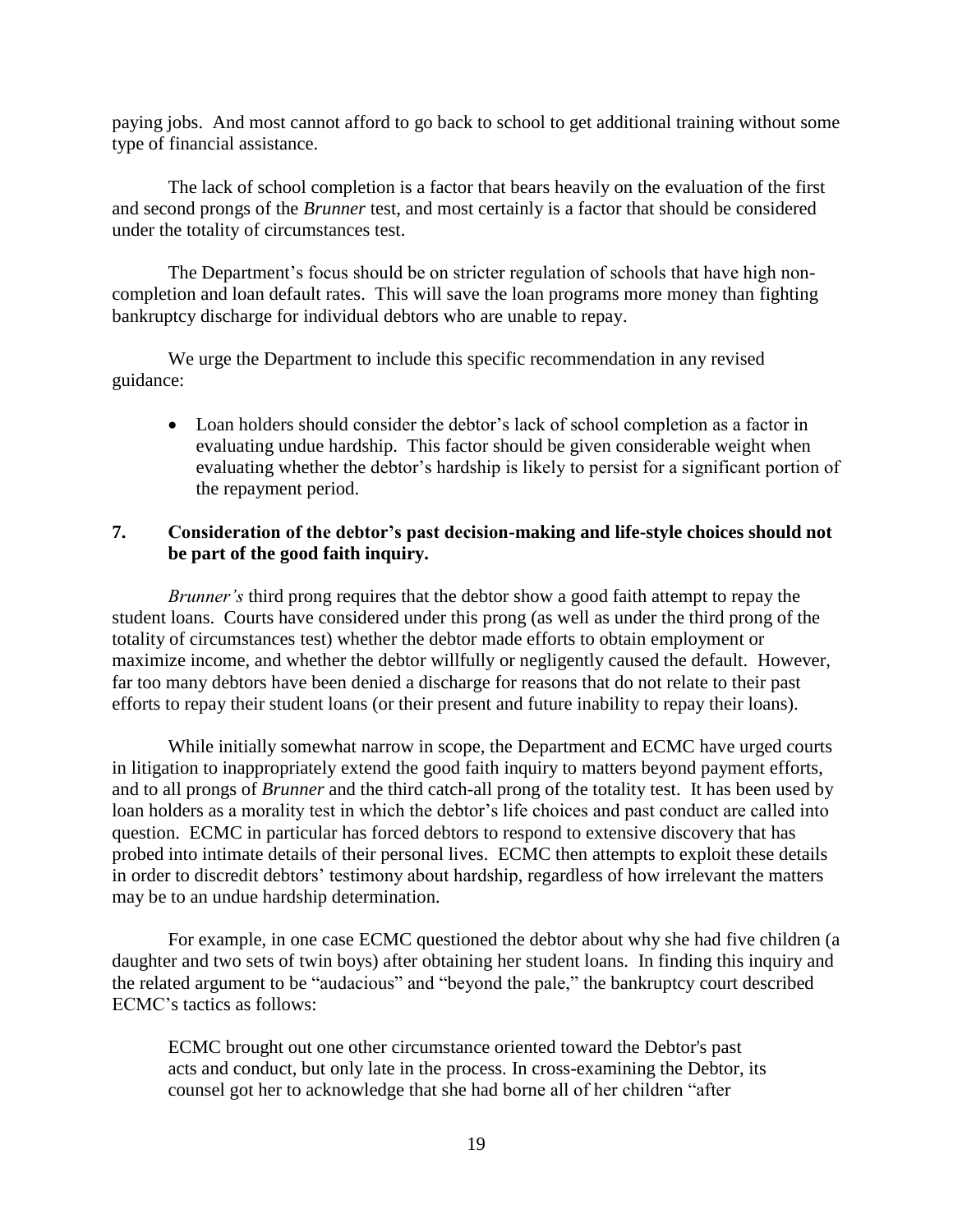[she] took out the student loans," and that she had understood at those times that she owed the associated debt. He then asked her if her children had been "planned"; to which she responded, curtly, that she was of the Roman Catholic faith. Counsel then dropped the subject until closing argument. At that time, referring to "her religious choice," ECMC's counsel abjured that "you have to make the decision to have a family in light of what you can afford ..."<sup>61</sup>

Debtors in other cases have been forced to refute arguments by the Department or ECMC that they should not have taken prescription drugs to counteract the side effects of mental health medication,<sup>62</sup> should not have taken custody of two grandchildren, one of whom was victim of physical abuse,<sup>63</sup> or should not have ended studies without getting a degree so as to care for elderly parents.<sup>64</sup>

A good faith consideration lacks foundation in the words of the section  $523(a)(8)$ . It is also significant that other provisions of section 523 do in fact make certain debts nondischargeable based on the debtor's past bad conduct, such as obtaining a debt by fraud or without any intention to repay.<sup>65</sup> Except when Congress has expressly provided otherwise in section 523 or in some other Bankruptcy Code section, debts are discharged in bankruptcy even when debtors have made mistakes, exercised bad judgment, and engaged in immoral actions. Congress did not make student loan dischargeability turn on questions of good faith or morality, as it did for other debts under section 523.

The Department should not engage in an open-ended inquiry into decisions the debtor made in the past when deciding whether to oppose an undue hardship discharge. Good faith should not provide the means for the Department or loan holders to impose their own values on a debtor's decisions and life choices. To the extent there is some role for a good faith inquiry in the undue hardship evaluation, it should be limited to questions about the debtor's present honesty in relation to the claimed hardship, such as whether the debtor is fabricating or fraudulently portraying a hardship.

Any issues related to the debtor's good faith in filing bankruptcy can be addressed by the bankruptcy court under Bankruptcy Code sections 707(b) or 1325(a)(7). Other options under the Code to punish bad debtors are also available. For example, a debtor who has fraudulently transferred property, concealed or falsified information, or made false oaths related to the bankruptcy case will be denied a discharge under Code section 727(a), and could be prosecuted for a federal crime.

<sup>61</sup> *In re* Walker, 406 B.R. 840, 863 (Bankr. D. Minn. 2009), *aff'd*, 427 B.R. 471 (B.A.P. 8th Cir. 2010), *aff'd*, 650 F.3d 1227 (8th Cir. 2011).

<sup>62</sup> *In re* Renville, 2006 Bankr. LEXIS 3211 (Bankr. D. Mont. Jan. 5, 2006).

<sup>63</sup> *In re* Mitcham, 293 B.R. 138 (Bankr. N.D. Ohio 2003).

<sup>64</sup> *In re* Bene, 474 B.R. 56 (Bankr. W.D. N.Y. 2012).

<sup>&</sup>lt;sup>65</sup> *See, e.g.*, § 523(a)(2)(A)(debts obtained by false pretenses or representations, or actual fraud);

<sup>§ 523(</sup>a)(6)(debts based on willful and malicious injury of another or property of another); § 523(a)(9)(debts based on death or injury caused by debtor's operation of a motor vehicle while intoxicated).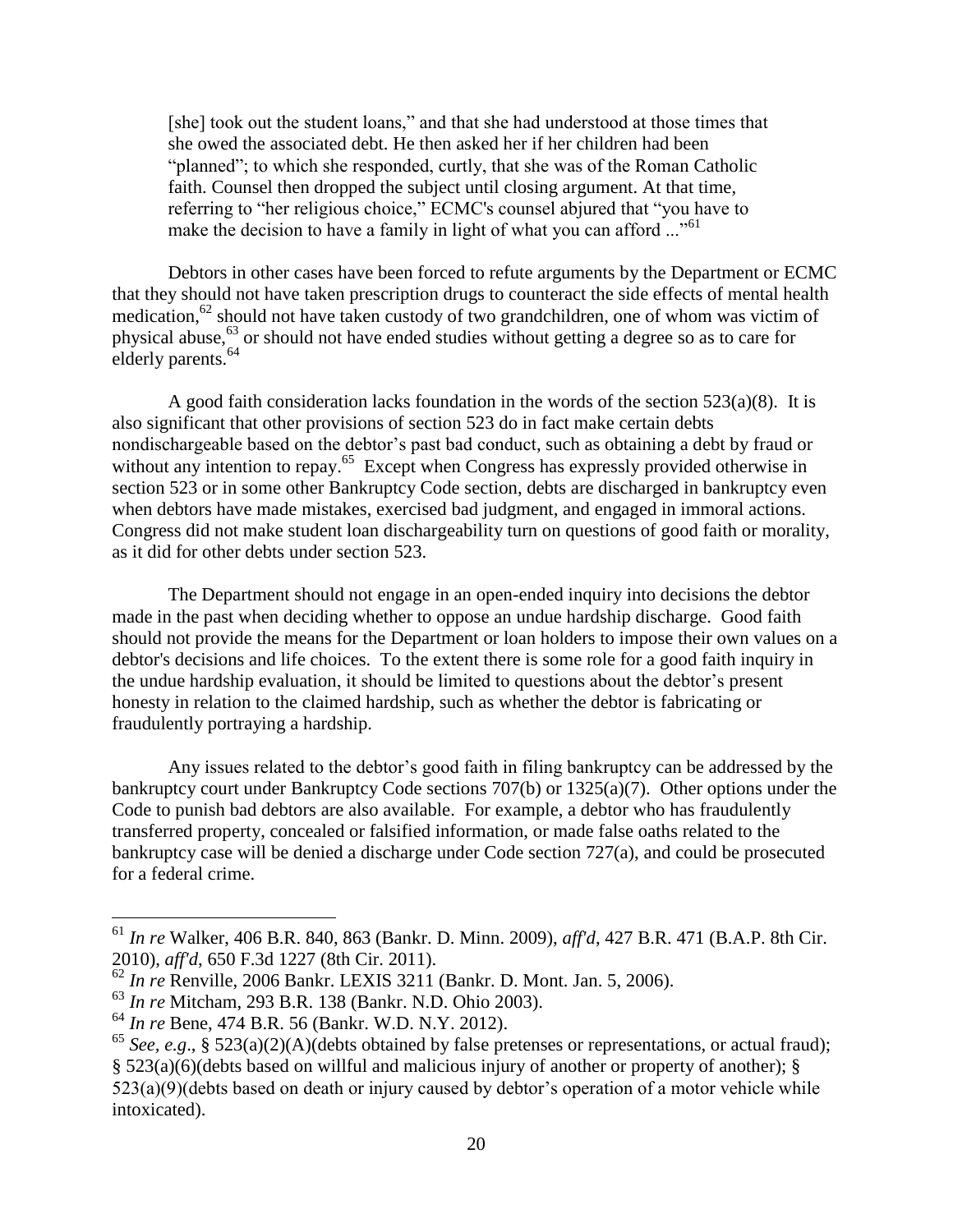With respect to past repayment efforts, we believe that the debtor's past behavior and actions in filing bankruptcy are adequately addressed by the Bankruptcy Code and need not be part of the undue hardship analysis. However, if the debtor's past efforts to repay student loans is a factor reviewed by loan holders, it should not be considered in isolation. Before contending that the debtor has not shown good faith due to insufficient payments, loan holders should consider whether the debtor had an ability to pay during periods when payments were not made, or whether there were justifiable reasons why the debtor did not maintain payments. Most courts have held that debtors who clearly lacked sufficient income to make minimal payments still qualify for a discharge.<sup>66</sup>

We urge the Department to include this recommendation in any revised guidance:

- The Department should instruct loan holders that they should not conduct pre-trial discovery, or advance arguments in litigation, about sensitive private matters of the debtor's personal life that do not directly relate to the debtor's efforts to repay the student loans.
- The Department should instruct loan holders not to consider past repayment conduct in evaluating undue hardship unless there are legitimate issues about fraud and dishonesty that should be addressed under Bankruptcy Code provisions other than section 523(a)(8).

# **8. The availability of income-driven repayment plans should be considered only after the loan holder has determined after careful review that the debtor's student loans and the debtor are in fact eligible.**

As discussed earlier, loan holders routinely oppose undue hardship discharges by highlighting the potential availability of income-driven repayment plans. The debtor's failure to enroll in IDR plans is often presented as the debtor's lack of good faith under the *Brunner* third prong. We believe that the availability of IDR plans is often used inappropriately without careful consideration of whether the debtor or the debtor's loans even qualify for an IDR plan, and without disclosure of the potential impediments to eligibility.

Based on their individual circumstances, some debtors whose loans are potentially eligible for income-driven repayment plans are nevertheless precluded from participating. These include borrowers currently in default, borrowers subject to wage garnishment, and borrowers

<sup>66</sup> *In re* Mosley, 494 F.3d 1320, 1327 (11th Cir. 2007) (failure to make any payments, by itself, does not establish lack of good faith); Educ. Credit Mgmt. Corp. v. Polleys, 356 F.3d 1302 (10th Cir. 2004) (same); *In re* Roth, 490 B.R. 908, 918 (B.A.P. 9th Cir. 2013) ("[L]ack of even minimal voluntary payments is not lack of good faith if the debtor did not have the financial wherewithal to make them."); *In re* Innes, 284 B.R. 496 (D. Kan. 2002) (finding of good faith effort not precluded as debtor lacked sufficient income to make minimum monthly payments); *In re* Nary, 253 B.R. 752 (N.D. Tex. 2000) (good faith measured by efforts to obtain employment and maximize income, and absence of payments does not preclude discharge); *In re* Ivory, 269 B.R. 890 (Bankr. N.D. Ala. 2001) (no bad faith when debtor never had ability to repay loan).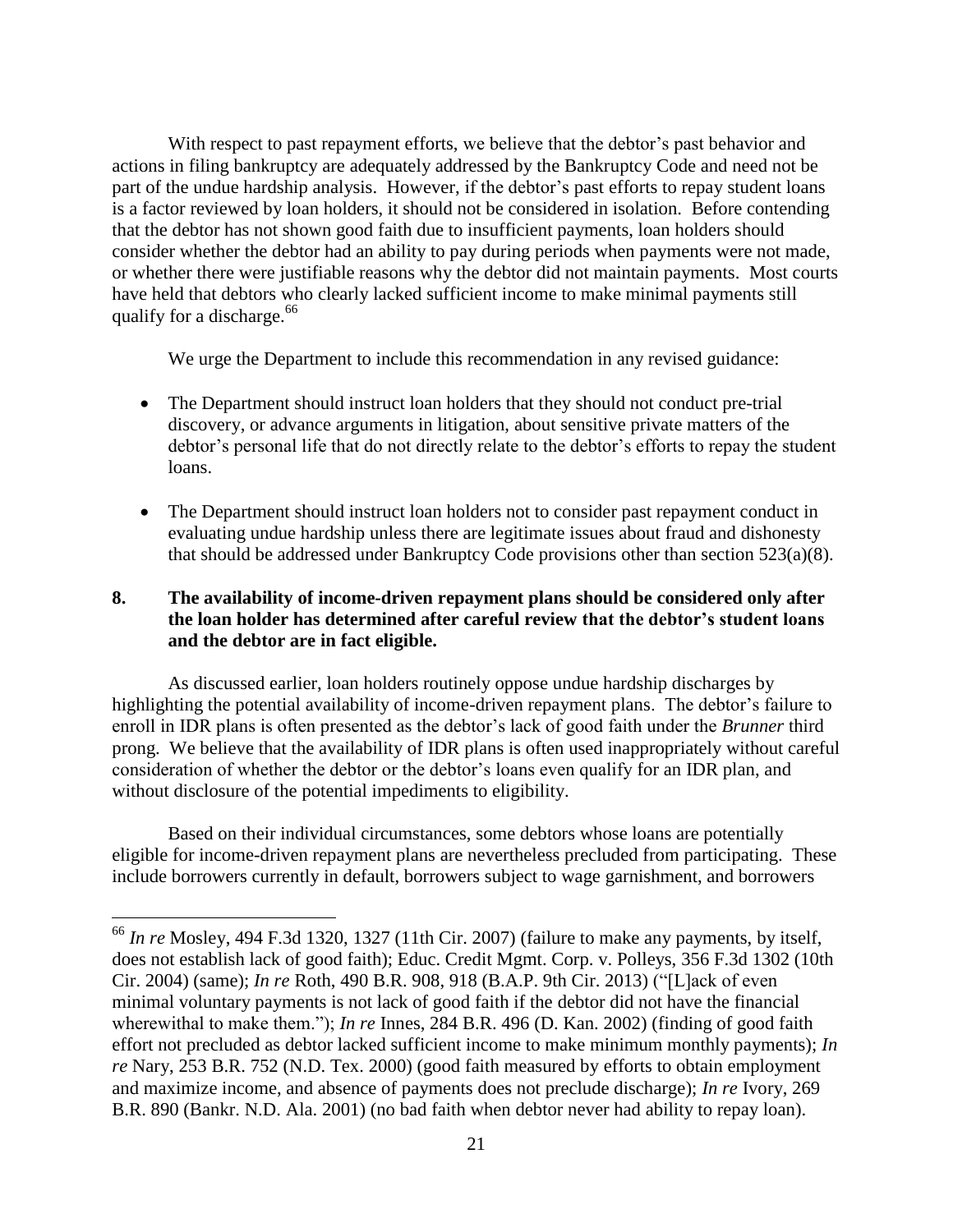against whom a judgment has entered.<sup>67</sup> One of these disqualifying circumstances is likely to apply to most debtors who seek an undue hardship discharge in bankruptcy.

To overcome these bars to eligibility, a debtor must first get out of default, usually through rehabilitation or consolidation. However, not all borrowers will be eligible to rehabilitate or consolidate out of default. A judgment disqualifies borrowers from consolidating or rehabilitating their loans. Borrowers who have previously rehabilitated their loans in most cases cannot do so again. The existence of a garnishment also bars consolidation. Borrowers who are in default on a Direct consolidation loan may not "re-consolidate" unless they have another federal loan.

Loan holders often argue that the debtor would be eligible for IDR without conducting an analysis of whether the debtor has qualifying loans. For example, borrowers may have Perkins loans, which may not be eligible for IDR plans or loan consolidation through the Direct Loan Program. IDR plans are generally not available for Parent PLUS loans that have not been consolidated into a Direct loan. 68

Loan holders rarely inform courts or debtors (many of whom are *pro se*) of potential impediments to IDR eligibility. In most cases eligibility details are glossed over and general claims are made without proof or analysis. Some courts have appropriately rejected general arguments made by loan holders about the availability of payment programs without some proof by the creditor that the debtor would in fact be eligible for such programs.<sup>69</sup>

While we believe that potential eligibility for IDR should not be a factor considered under the *Brunner* third-prong, we nevertheless urge the Department to include these specific recommendations in any revised guidance:

- Loan holders should use potential eligibility for IDR as a consideration only after they have conclusively determined that the debtor would be eligible for an IDR, and they disclose the eligibility calculation to the debtor and the court.
- If the debtor or the debtor's loans are subject to a disqualifying condition for IDR eligibility, loan holders should disclose that to the debtor and the court.

## **9. The Department should initiate a separate request for information docket to address the cost assessment of opposing an undue hardship discharge.**

 $\overline{a}$ 

In its 2015 guidance letter, the Department noted that applicable regulations permit loan holders to consent to or not oppose a debtor's request for an undue hardship discharge if they

<sup>67</sup> *See, e.g., In re* Harvey, 2013 WL 4478926 (Bankr. D. Colo. Aug. 20, 2013) (student loan debt held dischargeable; noting borrower had been told not eligible for IBR because in default).  $^{68}$  34 C.F.R. §§ 685.221(a)(2), 685.209(a)(ii); 682.215(a)(2).

<sup>69</sup> Educ. Credit Mgmt. Corp. v. Porrazzo, 307 B.R. 345 (Bankr. D. Conn. 2004)(student loan creditor failed to prove that debtor was eligible for Ford Program); *In re* Strand, 298 B.R. 367 (Bankr. D. Minn. 2003).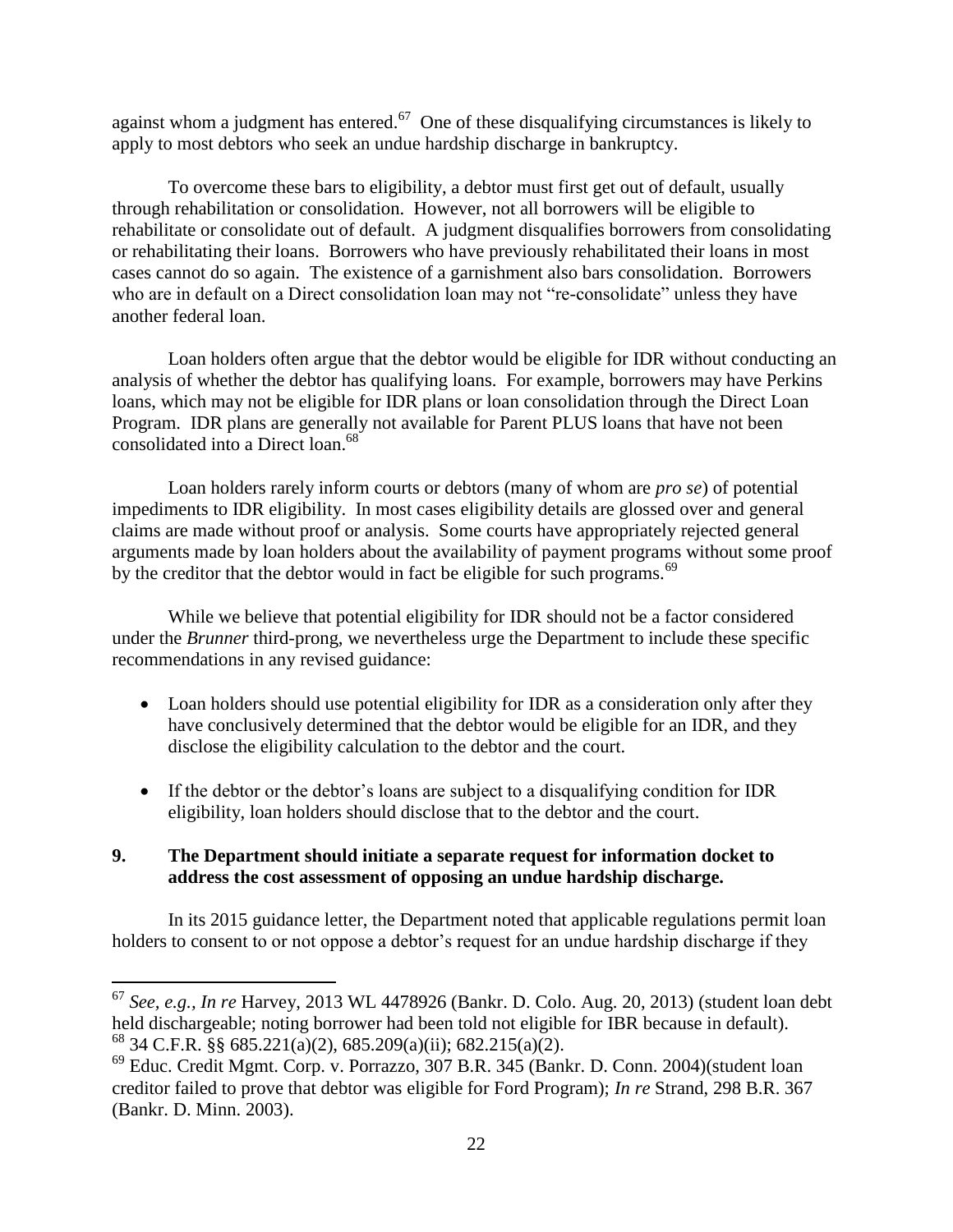follow a two-step process. While most of the guidance letter addresses the first step of the analysis regarding whether loan repayment will cause an undue hardship, only two sentences of the letter dealt with the second step of the analysis.<sup>70</sup>

The Department's current regulations provide that if the loan holder determines that repayment will not impose an undue hardship, it must then conduct a cost assessment of opposing the discharge. A formula is used in the regulations to assist the analysis. If the expected costs of opposing the discharge exceeds one-third of the total student loan debt, the loan holder may consent to the discharge.<sup>71</sup>

We believe the cost assessment under the second step is critically important and that the Department should issue clear guidance to loan holders on this analysis. However, we do not believe it can be done in this docket because the Department has not provided sufficient information and data on expected costs. Interested parties are not able to provide meaningful comments on this topic because they do not have access to information about the costs to the government in opposing an undue hardship discharge. For example, data has not been made available about how ECMC is compensated for defending undue hardship adversary proceedings, for appealing decisions in which a discharge was granted in the court below, or how much the Department pays ECMC for undue hardship litigation cases that go to trial. In cases in which the Department is represented by attorneys at the Department of Justice, information should be collected and made available on the time spent and related costs incurred by DOJ in representing the Department in these cases.

We also believe that the formula used in the Department's current regulations should be revised to include an additional factor – the expected recovery from the debtor if the discharge is denied. We believe that in many cases in which loan holders have prevented the debtor from obtaining an undue hardship discharge, the debtors' loans have remained in default after conclusion of the bankruptcy. The Department should conduct a review of post-bankruptcy loan repayment following discharge denials.

The Department apparently construes the cost assessment regulations as not being applicable to decisions by loan holders to appeal an undue hardship judgment, even if the loan holder is appealing a judgment favorable to the debtor.<sup>72</sup> We do not read the applicable regulations to include this restriction. If the goal of these regulations is to save taxpayers from bearing the cost of litigation that does not protect the fiscal integrity of the student loan program, than the costs of appeals should be considered. The cost assessment should be conducted at every significant stage of the litigation, including appeals, taking into consideration the actual costs expended since the initial assessment.

We also believe that the formula used in the Department's current regulations should be changed to avoid penalizing debtors based on the capitalization of interest and excessive collection costs that are added to the total debt amount. The formula should consider whether

 $70$  Dear Colleague Letter Gen.-15-13, p. 7-8.

 $71$  34 CFR § 682.402(i)(1); 34 CFR § 674.49(c)(5).

<sup>72</sup> Dear Colleague Letter Gen.-15-13, p. 8, note 5.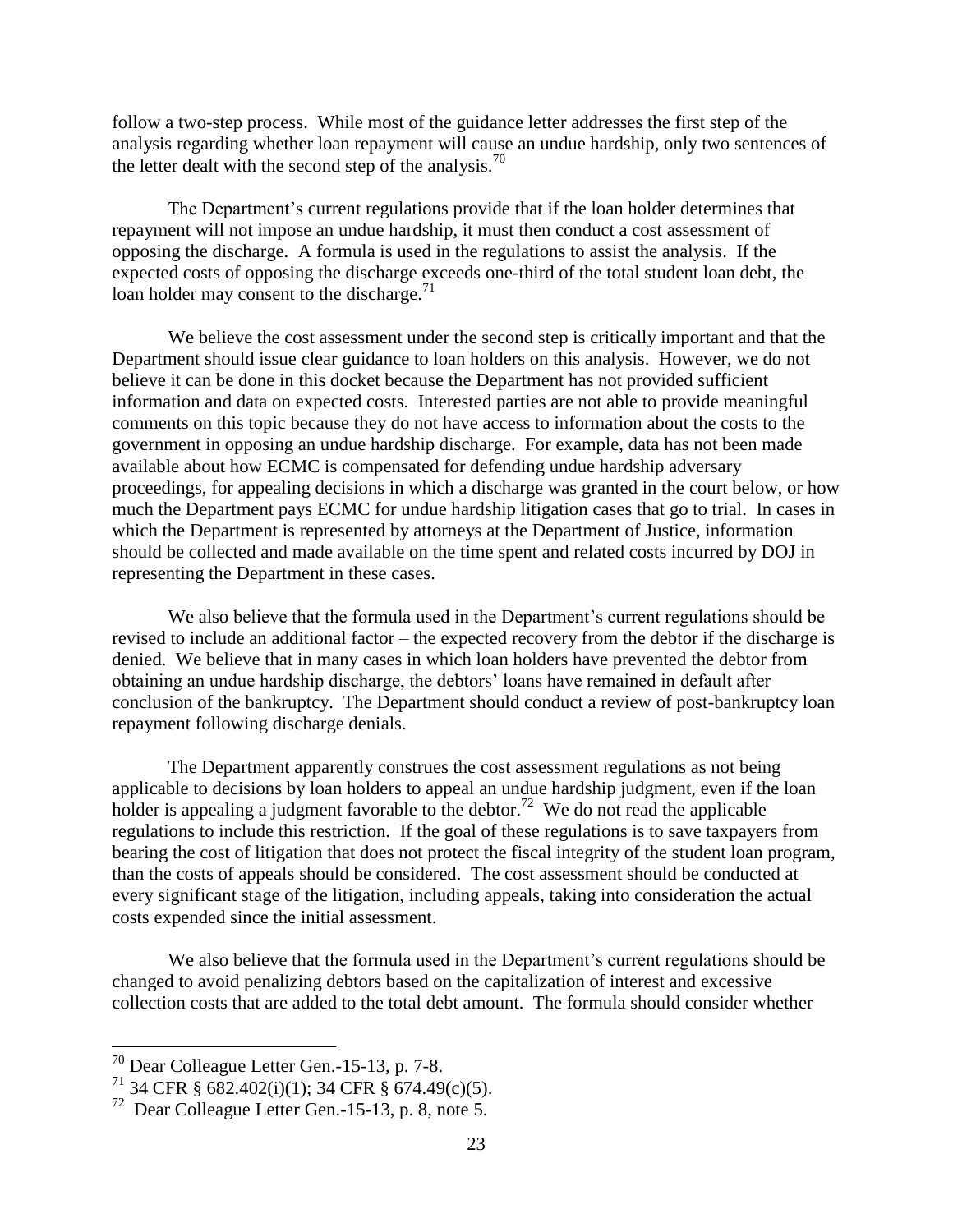the expected costs of opposing the discharge exceed one-third of the original amount of the student loan debt rather than the current total loan amount. Alternatively, the formula should use the current total amount of student loan debt based on the original amortization (eliminating the impact of interest capitalization), less any lump-sum collection fees.

Several recent bankruptcy cases highlight the problem of using the highly inflated total loan amount in the cost assessment formula. For example, in *In re Martish*<sup>73</sup>, the consumer had a federal consolidation student loan in the amount of \$11,202.95, with a 9% interest rate. This was her only student loan debt. In 1998, the consumer filed a Chapter 7 case, which was later converted to a Chapter 13 case and concluded in 2001. Still unable to manage her growing student loan debt despite significant payments, the consumer filed a second Chapter 13 case in 2014. By the time this second case was filed, the consumer had made approximately \$39,835 in payments on the student loan. The student loan holder, ECMC, filed a proof of claim in this case asserting that the debtor still owed \$27,021.57. Included in the alleged amount due was the assessment of a lump-sum charge for collection costs in the amount of \$5,289.57. This penalty for collection costs represented 25% of the principal amount owed at that time. Although not discussed in the decision, it is likely that a similar lump-sum charge for collection costs was included in the proof of claim filed by ECMC in the earlier Chapter 13 case.

In *In re Harris*<sup>74</sup>, the consumer filed a Chapter 7 case seeking a discharge based on undue hardship of her student loan, which was initially in the amount of \$10,804.20, with an 8% interest rate. Her request for a discharge was denied by the court. Prior to filing bankruptcy, she had paid approximately \$14,017 on the loan, through wage garnishments and voluntary payments. When the consumer initiated the undue hardship proceeding, the student loan was transferred to ECMC. At the time of trial, ECMC claimed that the total amount due on the loan, including principal, interest, and fees, was \$32,643.73. When ECMC took assignment of the loan, it assessed and recalculated collection costs and added \$6,085.52 to the loan balance. This penalty for collection costs represented 25% of the principal amount owed at that time.

We urge the Department to:

- Release information and data on the costs of opposing undue hardship discharges, and then initiate a separate request for information docket to address the cost assessment analysis.
- Instruct loan holders that the cost-assessment should be conducted at every significant stage of the litigation, including appeals, taking into consideration the actual costs expended since the initial assessment.
- Revise the cost assessment formula used in the Department's current regulations to be based on the original amount of the debtor's student loans and to include as a factor the expected recovery from the debtor if the discharge is denied.

<sup>73</sup> 2015 WL 167154 (Bankr. E.D. N.C. Jan 12, 2015).

<sup>74</sup> 2015 WL 128139 (Bankr. D. Neb. Jan 8, 2015).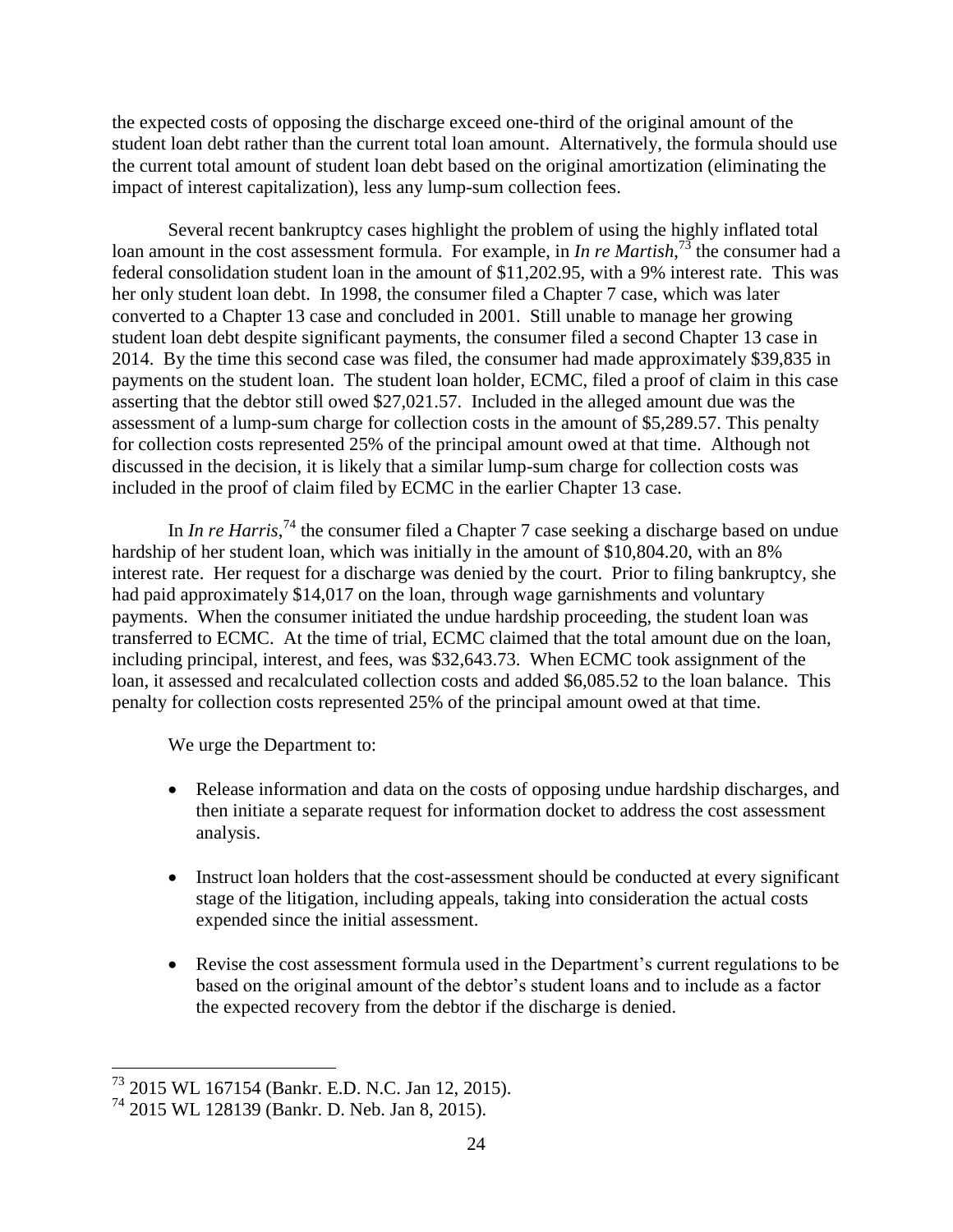## **10. The Department should establish certain presumptive qualifications for cases in which loan holders will not oppose a debtor's undue hardship claim.**

The Department's 2015 guidance letter instructs loan holders that if they have any basis to believe that a debtor would qualify for a Total and Permanent Disability Discharge (TPD), they must advise the debtor to apply for such relief rather than seek an undue hardship discharge.<sup>75</sup> Loan holders are instructed to oppose an undue hardship discharge even as to debtors who would automatically qualify for a TPD discharge, such as debtors who have been determined by the Secretary of Veterans Affairs to be unemployable due to a service-connected disability and certain debtors who are receiving disability benefits under the Social Security Act.

Most debtors who seek an undue hardship discharge do not file bankruptcy solely for that reason. They file bankruptcy for a variety of reasons and are seeking relief from their overall debt burden. If a debtor has already filed bankruptcy and would be eligible for an undue hardship discharge, it makes no sense to force them to initiate a separate administrative procedure to obtain a TPD discharge. We urge the Department to eliminate this requirement in any revised guidance.

We also urge the Department to establish certain presumptive qualifications for cases in which loan holders will not oppose an undue hardship discharge. This would set objective criteria for loan holders to apply in the undue hardship analysis. For example, loan holders would consider repayment of a student loan debt to be an undue hardship if any of the following are applicable to the debtor–

- a) the debtor is receiving disability benefits under the Social Security Act;
- b) the debtor has been determined by the Secretary of Veterans Affairs to be unemployable due to a service-connected disability;
- c) the debtor's income is derived from retirement benefits under the Social Security Act or a retirement fund or account, and the annual household income for the debtor is less than 200 percent of the official poverty guideline (as defined by the Office of Management and Budget, and revised annually in accordance with section 673(2) of the Omnibus Budget Reconciliation Act of 1981);
- d) the debtor provides for the care and support of an elderly, chronically ill, or disabled household member or member of the debtor's immediate family (including parents, grandparents, siblings, children, and grandchildren of the debtor, the dependents of the debtor, and the spouse of the debtor in a joint case who is not a dependent) and the annual household income for the debtor is less than 200 percent of the official poverty guideline (as defined by the Office of Management and Budget, and revised annually in accordance with section 673(2) of the Omnibus Budget Reconciliation Act of 1981); or

 $\overline{a}$ <sup>75</sup> Dear Colleague Letter Gen.-15-13, p. 5.